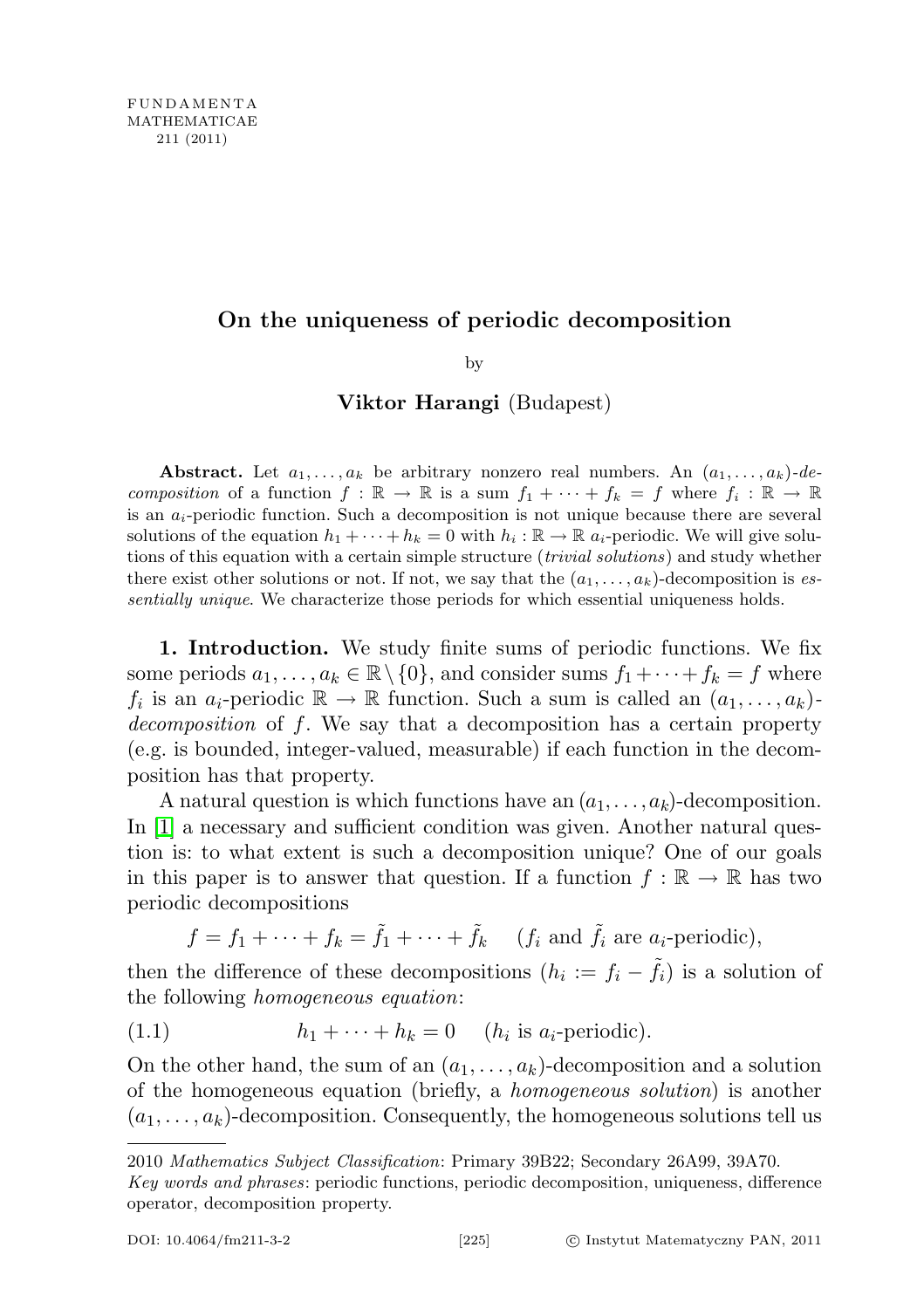## 226 V. Harangi

to what extent the  $(a_1, \ldots, a_k)$ -decomposition is unique. To determine the homogeneous solutions we do not really need to consider functions over R. Instead, it suffices to solve [\(1.1\)](#page-0-0) for functions over the additive subgroup generated by the periods:  $\mathcal{A} = a_1 \mathbb{Z} + \cdots + a_k \mathbb{Z}$ . Translating these solutions by some real number t gives us solutions on the coset  $\mathcal{A}+t$ . Now by choosing a solution separately on each coset of  $A$  we can get any solution over  $\mathbb{R}$ . (Note that A is always isomorphic to  $\mathbb{Z}^d$  for some positive integer d.)

In the case of two periods  $(k = 2)$ , the homogeneous equation is simply  $h_1 = -h_2$ . So  $h_1$  and  $h_2$  are both  $a_1$ - and  $a_2$ -periodic and they are the negative of each other. In the case of three or more periods one can get a solution by setting all the functions but two equal to constant 0 and choosing the remaining two functions to be the negative of each other and periodic with respect to both periods. If a solution can be written as the sum of such solutions, we say that it is *trivial*. More precisely:

DEFINITION 1.1. A solution of the homogeneous equation  $(1.1)$  is *trivial* if it can be written in the form

<span id="page-1-0"></span>(1.2) 
$$
h_i = \sum_{j=1}^k h_{i,j} \quad (h_{i,i} = 0, h_{i,j} = -h_{j,i}, h_{i,j} \text{ is } a_i \text{- and } a_j \text{-periodic}).
$$

Again, the notion of trivial solutions can be defined for functions over some coset of A. Clearly, a solution over  $\mathbb R$  is trivial if and only if it is trivial on each coset.

DEFINITION 1.2. If every solution of the homogeneous equation is trivial for some periods  $a_1, \ldots, a_k$ , then the  $(a_1, \ldots, a_k)$ -decomposition is unique in the sense that any two decompositions differ by a trivial homogeneous solution. In that case, we say that the decomposition is *essentially unique*.

Our main goal is to characterize those periods for which essential uniqueness holds. First we show that this is not always the case, in other words, there exist nontrivial homogeneous solutions. Let us consider periods  $a, b, c$ where a and b are independent over  $\mathbb Q$  and  $c = a + b$ . It suffices to exhibit a nontrivial solution over the additive subgroup  $\mathcal A$  spanned by these periods,  $a\mathbb{Z}+b\mathbb{Z}=\{ax+by:x,y\in\mathbb{Z}\}\simeq\mathbb{Z}\times\mathbb{Z}$ . The corresponding periods in  $\mathbb{Z}\times\mathbb{Z}$ are  $(1,0), (0,1)$  and  $(1,1)$ . A  $(1,0)$ -periodic function  $f(x, y)$  over  $\mathbb{Z} \times \mathbb{Z}$  does not depend on x so we simply write  $f(y)$ . Similarly, we write  $g(x)$  for a  $(0, 1)$ -periodic function and  $h(x - y)$  for a  $(1, 1)$ -periodic function. Now the homogeneous equation is  $f(y) + g(x) + h(x - y) = 0$ . The functions in a trivial solution are constant because a function that is periodic with at least two of these periods must be constant on the whole  $\mathbb{Z} \times \mathbb{Z}$ . Thus setting  $f(y) = y, g(x) = -x$  and  $h(x - y) = x - y$  gives us a nontrivial solution of the homogeneous equation.

Now suppose that the periods  $a, b, c$  are as in the definition below.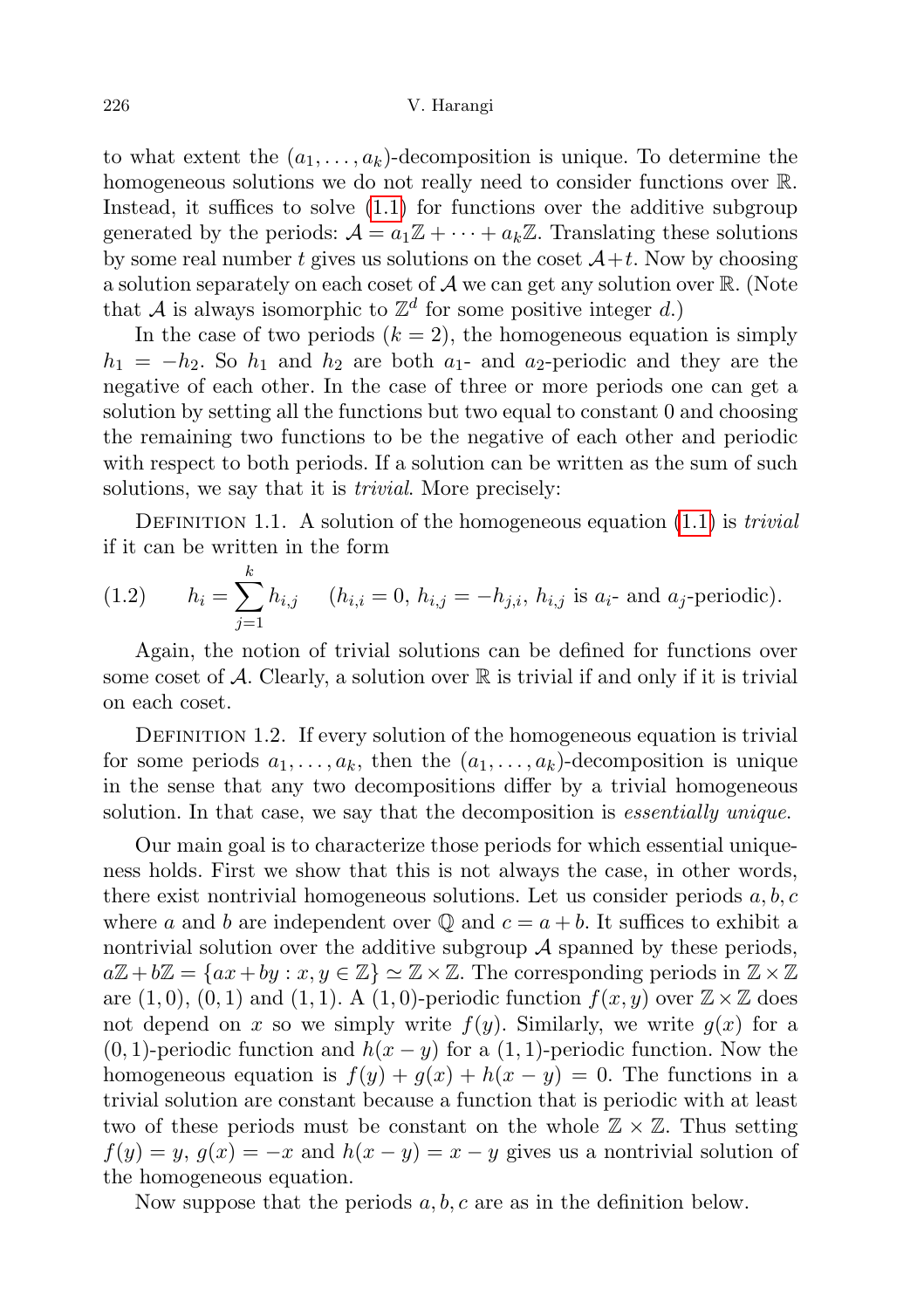DEFINITION 1.3. A triple  $a, b, c$  of real numbers is a *planar triple* if they are not linearly independent over Q but any two of them are linearly independent.

Then  $c = r_1a + r_2b$  for some nonzero rational numbers  $r_1, r_2$ . It is not hard to modify the above example to obtain a homogeneous solution on  $\mathcal{A} = a\mathbb{Z} + b\mathbb{Z} + c\mathbb{Z}$ . This time a function in a trivial solution is not necessarily constant on  $A$  but rather has a finite image on it, which still implies that our solution cannot be trivial.

We will show that essential uniqueness holds if and only if there is no planar triple among the periods. The "if" part will be proved in Section [3.](#page-7-0) We sketch the proof for the simplest case here. Suppose that we have three linearly independent periods  $a, b, c$ . Due to the above observations, we can regard the problem over  $\mathbb{Z}^3$  with periods  $(1,0,0), (0,1,0), (0,0,1)$ . Then the homogeneous equation is basically  $f(y, z) + g(x, z) + h(x, y) = 0$ , and a solution being trivial means that there exist functions  $p(x), q(y), r(z)$  such that  $f(y, z) = q(y) - r(z)$ ,  $g(x, z) = r(z) - p(x)$  and  $h(x, y) = p(x) - q(y)$ . (It clearly suffices to prove two of these equalities.) Now taking an arbitrary solution of the homogeneous equation above, we evaluate the equation at  $z$ and  $z+1$  and compare: we obtain  $f(y, z+1) - f(y, z) = g(x, z) - g(x, z+1)$ . The left-hand side does not depend on x while the right-hand side does not depend on y, thus both equal some function  $s(z)$  depending only on z. It follows that  $f(y, z) = f(y, 0) + s(0) + \cdots + s(z - 1)$  and  $g(x, z) = g(x, 0)$  $s(0)$  – · · · –  $s(z-1)$ , so the solution is indeed trivial. When we have more periods (but any three of them are still linearly independent), then we can modify the above argument to get an inductive proof (see Lemma [3.2\)](#page-8-0). The general case (when we can have periods with rational ratio) is more complicated and will be handled in Theorem [3.3.](#page-9-0)

For the "only if" part, we have already seen nontrivial solutions in the case when the periods form a planar triple. If we add more periods, we can extend the solution by adding zero functions. However, it might happen that because of these extra periods a nontrivial solution becomes trivial. In certain cases, it is not hard to see that the solution is still nontrivial, but in general things get more complicated. A relatively simple way of proving the existence of a nontrivial solution in the general case goes via another problem.

The starting point is the following question posed in [\[5\]](#page-19-1): does the existence of a real-valued periodic decomposition of an integer-valued function f imply the existence of an integer-valued periodic decomposition of f with the same periods? In [\[1\]](#page-19-0) the question was answered in the affirmative.

However, the integer-valued decomposition is not necessarily as *nice* as the real-valued one. There exists a function  $f : \mathbb{R} \to \{0,1\}$  that can be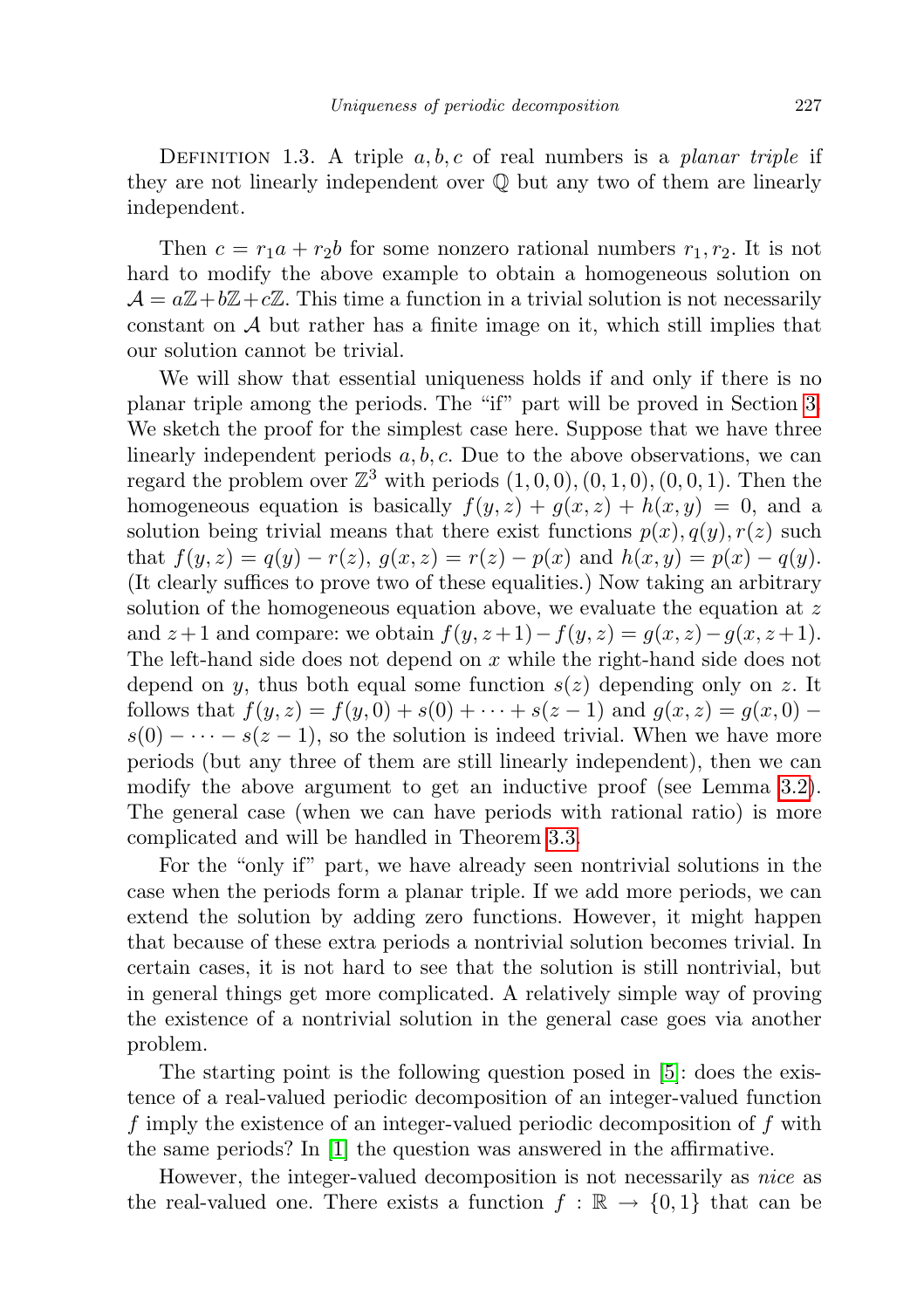written as the sum of three periodic bounded functions but it does not have a bounded integer-valued decomposition with the same periods ([\[5\]](#page-19-1)). The goal of Section [4](#page-11-0) is to determine those periods for which this cannot happen, i.e. for which the existence of a bounded real-valued periodic decomposition of an integer-valued function  $f$  implies the existence of a bounded integervalued periodic decomposition of  $f$  with the same periods. (This problem was posed by T. Keleti  $[6, Problem 3.6]$  $[6, Problem 3.6]$ . It turns out that the above implication holds for any integer-valued  $f$  if and only if essential uniqueness holds for the periods.

<span id="page-3-0"></span>THEOREM 1.4 (Main theorem). For nonzero periods  $a_1, \ldots, a_k$  the following assertions are equivalent:

- (i) There is no planar triple among  $a_1, \ldots, a_k$ . (That is, any three pairwise linearly independent periods are linearly independent over Q).
- (ii) The  $(a_1, \ldots, a_k)$ -decomposition is essentially unique. (That is, every solution of the homogeneous equation  $(1.1)$  is of the form  $(1.2)$ .
- (iii) For any function  $f : \mathbb{R} \to \mathbb{Z}$  the following implication holds: if f decomposes into the sum of bounded real-valued  $a_i$ -periodic functions, then it also decomposes into the sum of bounded integer-valued ai-periodic functions.

We will prove (i)⇒(ii) in Theorem [3.3,](#page-9-0) (ii)⇒(iii) in Theorem [4.1](#page-11-1) and  $(iii) \Rightarrow (i)$  in Theorem [4.4.](#page-15-0) In Section [5](#page-16-0) we give a fourth equivalent assertion (Proposition [5.2\)](#page-16-1).

As a corollary, we answer another problem of T. Keleti [\[6,](#page-19-2) Problem 3.5]. He studied the measurable version of (iii) and asked for which periods the existence of a bounded measurable real-valued  $(a_1, \ldots, a_k)$ -decomposition of a function  $f : \mathbb{R} \to \mathbb{Z}$  implies the existence of a bounded measurable integer-valued  $(a_1, \ldots, a_k)$ -decomposition of f. In Theorem [5.4](#page-17-0) we give a characterization.

Our motivation to investigate the solutions of the homogeneous equation (apart from the fact that we think it is a natural and interesting question) was that it can be very helpful in this kind of problems when one has a periodic decomposition and wants another decomposition with a certain given property.

2. Preliminary lemmas. Recall that two nonzero real numbers are said to be commensurable if their ratio is rational. Otherwise they are incommensurable, that is, linearly independent over Q. (Linear independence will always be meant over the field of rational numbers throughout this paper.) Real numbers  $a_1, \ldots, a_k$  are commensurable if any two of them are commensurable. Equivalently,  $a_1, \ldots, a_k$  are commensurable if they have a common multiple, a nonzero real number m for which  $m/a_i \in \mathbb{Z}$   $(i = 1, ..., k)$ . The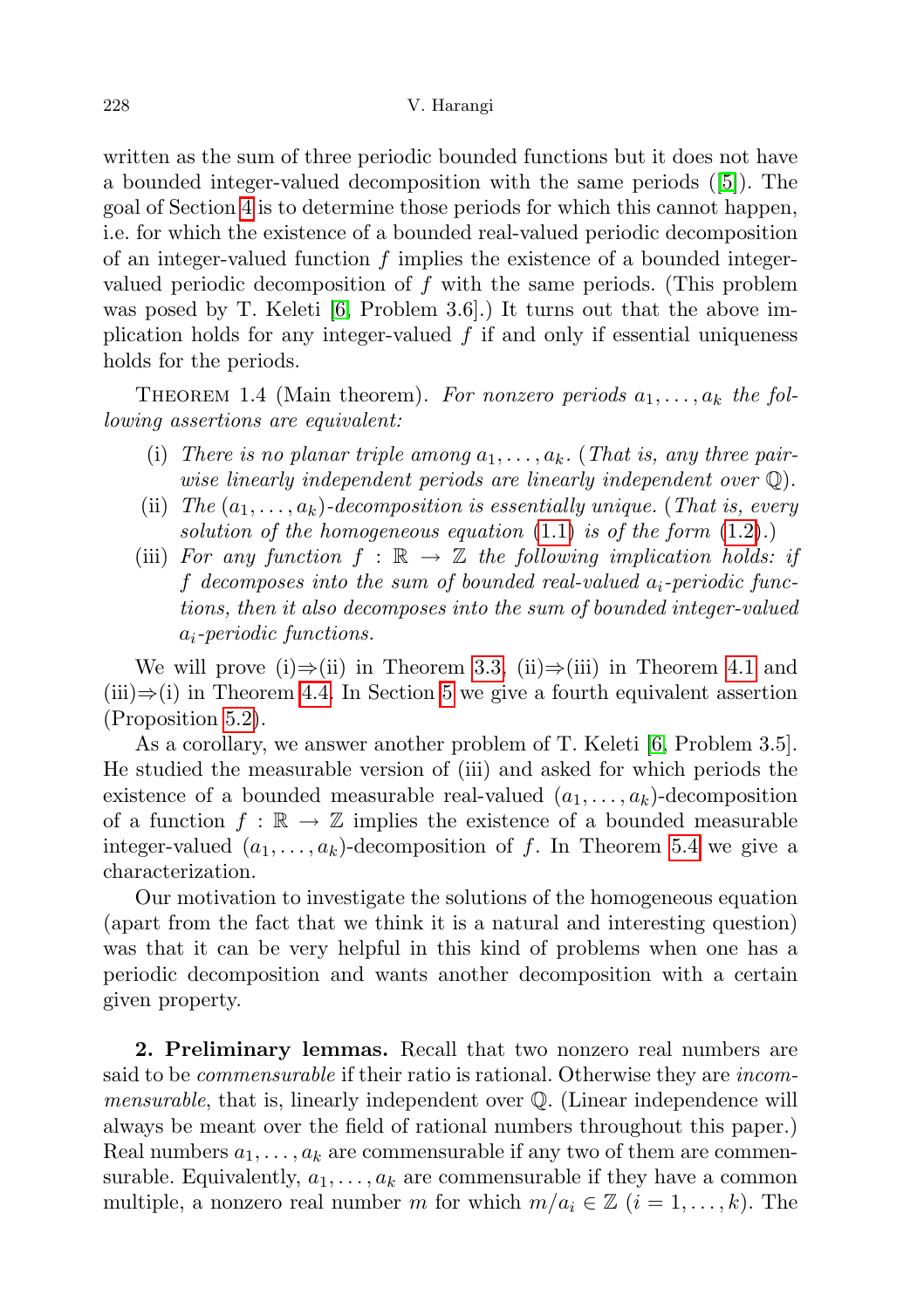common multiple with the smallest absolute value is the least common multiple. The sign of the least common multiple is irrelevant. One can define the greatest common divisor in a similar manner.

We will use two classes of linear operators that act on the set of  $\mathbb{R} \to \mathbb{R}$ functions.

DEFINITION 2.1. For a real number a the difference operator  $\Delta_a$  is defined by

$$
(\Delta_a f)(x) = f(x+a) - f(x) \quad (x \in \mathbb{R})
$$

where f is an arbitrary  $\mathbb{R} \to \mathbb{R}$  function.

DEFINITION 2.2. Let a, m be real numbers with  $m/a \in \mathbb{Z}^+$ . The operator  $M_a^m$  gives the average of certain translates of the input function. For a function  $f : \mathbb{R} \to \mathbb{R}$  let

$$
(M_a^m f)(x) = \left(\frac{m}{a}\right)^{-1} \sum_{j=0}^{m/a - 1} f(x + ja) \quad (x \in \mathbb{R}).
$$

<span id="page-4-1"></span>PROPOSITION 2.3. The operators  $\Delta_a$  and  $M_a^m$  have the following properties:

- A function f is a-periodic if and only if  $\Delta_a f = 0$ .
- Both  $\Delta_a$  and  $M_a^m$  are linear operators.
- Both  $\Delta_a$  and  $\overline{M}_a^m$  commute with  $\Delta_b$  for any  $b \in \mathbb{R}$ . Consequently,  $\Delta_a$ and  $M_a^m$  map each b-periodic function to a b-periodic function.
- $\bullet$   $M_{a}^{m}$  maps each m-periodic function to an a-periodic function.
- $M_a^m$  maps each a-periodic function to itself.

Suppose that  $\hat{f} = \Delta_a f$  for some functions  $f, \hat{f}$  and a period a. We call f the lift-up of  $\hat{f}$  with respect to a. It is obvious that two lift-ups of the same function differ by an a-periodic function. It is also clear that adding an a-periodic function to a lift-up gives another lift-up.

Given periods  $a, b$  and a b-periodic function, we would like to know whether we can lift up this function with respect to  $a$  in such a way that the lift-up is also b-periodic. As we will see, this can always be done pro-vided that a and b are incommensurable (Lemma [2.6\)](#page-5-0). For commensurable periods, we give a necessary and sufficient condition (Lemma [2.4\)](#page-4-0), and we also study the case when this condition fails (Lemma [2.8\)](#page-5-1).

The next lemma is a special case of [\[2,](#page-19-3) Lemma 10] (see also [\[1,](#page-19-0) Lemma 3.3]).

<span id="page-4-0"></span>LEMMA 2.4. Let  $a, b \in \mathbb{R} \setminus \{0\}$  be commensurable periods and  $\hat{f} : \mathbb{R} \to \mathbb{R}$ be a b-periodic function. There exists a function f such that  $\Delta_a f = \hat{f}$  and  $\Delta_b f = 0$  if and only if  $\hat{f}(x) + \hat{f}(x+a) + \hat{f}(x+2a) + \cdots + \hat{f}(x+m-a)$  $= 0 \ (\forall x \in \mathbb{R})$  for any real number m with  $m/a \in \mathbb{Z}^+$  and  $m/b \in \mathbb{Z}$ .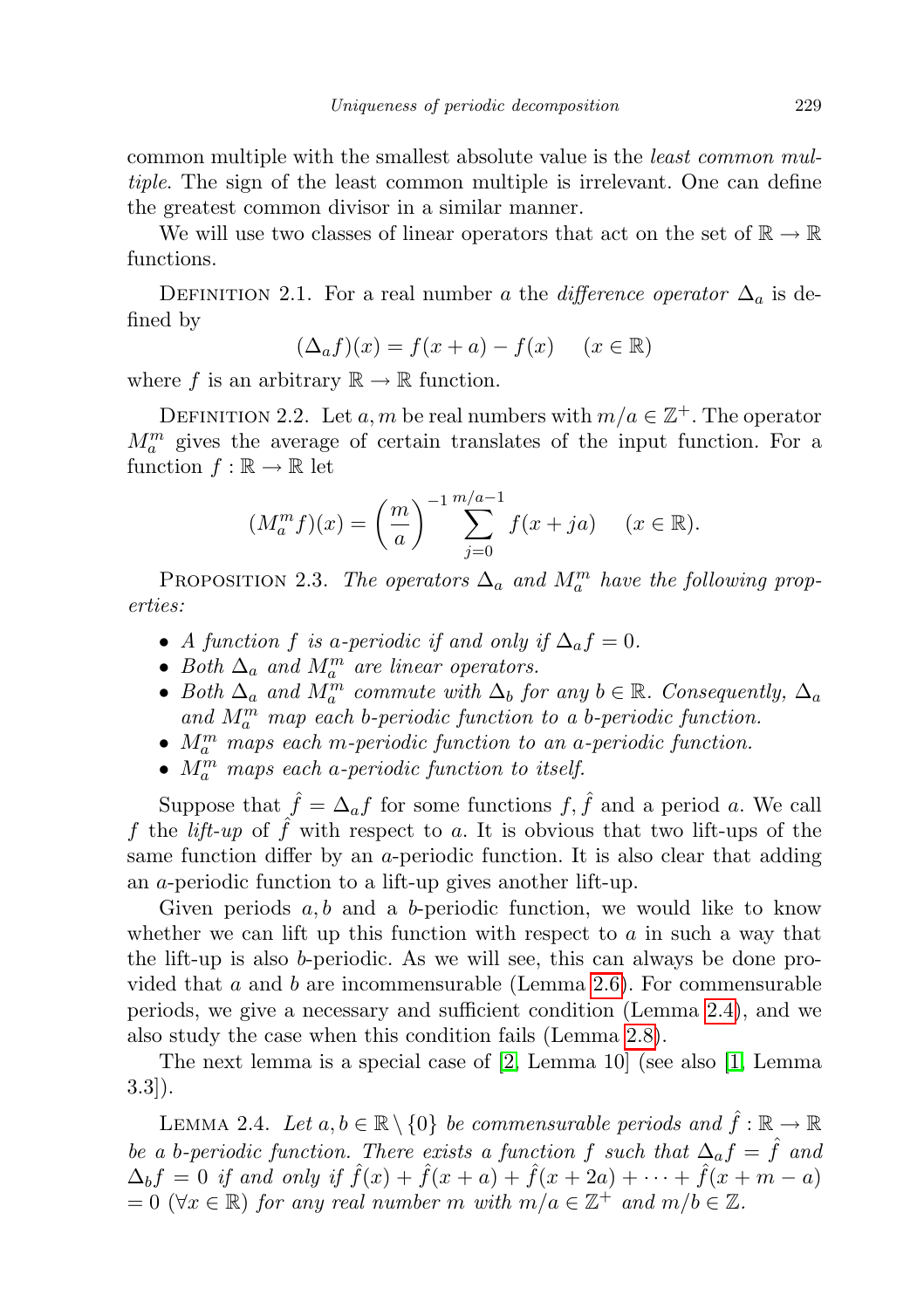In other words,  $\hat{f}$  has a b-periodic lift-up with respect to a if and only if  $M_a^m \hat{f} = 0$  for any m with  $m/a \in \mathbb{Z}^+$  and  $m/b \in \mathbb{Z}$ .

REMARK 2.5. Since  $\hat{f}$  is b-periodic, the functions  $M_a^m \hat{f}$  are clearly the same for any common multiple  $m$  of  $a$  and  $b$ , so it suffices to check the above condition for one single m.

<span id="page-5-0"></span>LEMMA 2.6. Let  $a, b_1, \ldots, b_r$  be linearly independent periods (over  $\mathbb{Q}$ ). Suppose that  $\hat{f}$  is a function for which  $\Delta_{b_i}\hat{f} = 0$   $(i = 1, \ldots, r)$ . Then there exists a function f such that  $\Delta_a f = \hat{f}$  and  $\Delta_{b_i} f = 0$   $(i = 1, ..., r)$ .

*Proof.* Take a point  $x_0 \in \mathbb{R}$  and define  $f(x_0)$  arbitrarily. From  $x_0$ , f can be extended uniquely over the set  $a\mathbb{Z} + x_0$  with  $\Delta_a f = \hat{f}$ . Then we extend f periodically with all periods  $b_1, \ldots, b_r$ . In this manner we get a uniquely defined function over the set  $\mathcal{A} + x_0$  where  $\mathcal{A} = a\mathbb{Z} + b_1\mathbb{Z} + \cdots + b_r\mathbb{Z}$  is an additive subgroup of R. The uniqueness follows from the fact that the points of A can be written uniquely as linear combinations of  $a, b_1, \ldots, b_r$ with integer coefficients because of the linear independence of  $a, b_1, \ldots, b_r$ . By the  $b_i$ -periodicity of  $\hat{f}$   $(i = 1, \ldots, r)$ , the equation  $\Delta_a f = \hat{f}$  holds not only on  $a\mathbb{Z}+x_0$  but also on  $\mathcal{A}+x_0$ .

We have now defined the lift-up with the desired properties on a coset of A. However, we can do this independently on each coset.  $\blacksquare$ 

Note that for commensurable periods a and b, a function f is a- and bperiodic if and only if it is  $(a, b)$ -periodic, where  $(a, b)$  stands for the greatest common divisor of a and b.

DEFINITION 2.7. Let  $a \in \mathbb{R}$ . A function  $L : \mathbb{R} \to \mathbb{R}$  is a-linear if  $\Delta_a^2 L =$  $\Delta_a\Delta_aL=0$ . (The name comes from the fact that L is a-linear if and only if  $L|_{a\mathbb{Z}+x_0}$  is a linear function for any  $x_0 \in \mathbb{R}$ .)

<span id="page-5-1"></span>LEMMA 2.8. Let a, b be commensurable periods and  $\hat{f}$  :  $\mathbb{R} \to \mathbb{R}$  be a b-periodic function. There exists a lift-up of  $\hat{f}$  with respect to a of the form  $f + L$ , where f is b-periodic and L is a-linear.

Suppose that  $f$  is also c-periodic for a real number  $c$  that is incommensurable with a and b. Then f can be chosen to be b- and c-periodic.

*Proof.* Let m be the least common multiple of a and b (the one which has the same sign as a). We decompose  $\hat{f}$  as

$$
\hat{f} = (\hat{f} - M_a^m \hat{f}) + M_a^m \hat{f}.
$$

Now we use Proposition [2.3.](#page-4-1) Since  $\hat{f}$  is b-periodic (thus m-periodic), we infer that  $M_a^m \hat{f}$  is a-periodic. Hence  $M_a^m$  maps it to itself:  $M_a^m(M_a^m \hat{f}) = M_a^m \hat{f}$ . Consequently,  $M_a^m$  maps the first summand above to 0. So that summand has a b-periodic lift-up  $f$  with respect to  $a$  by Lemma [2.4.](#page-4-0) The second summand is a-periodic, so every lift-up  $L$  of it is a-linear.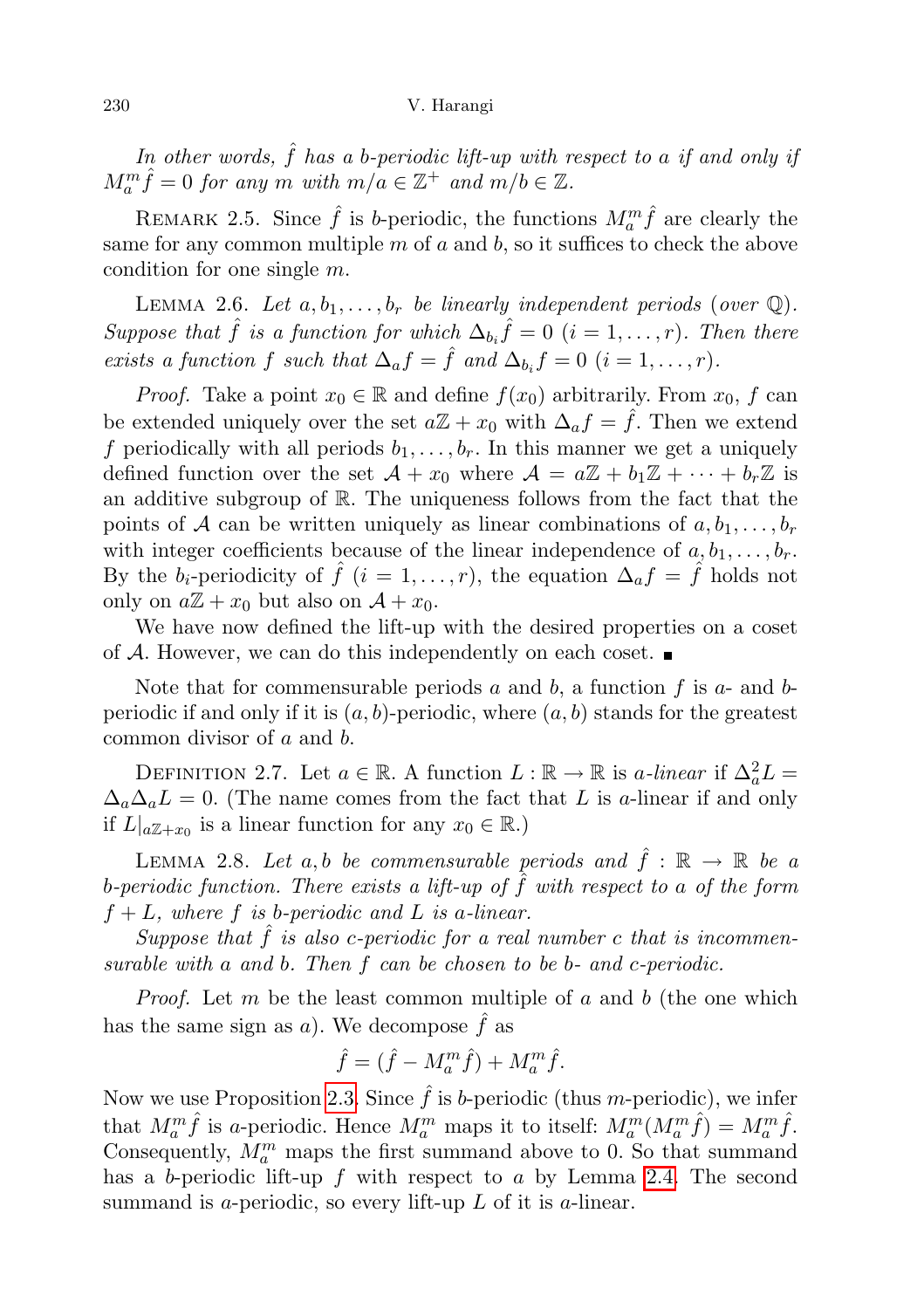If  $\hat{f}$  is b- and c-periodic, then so is  $\hat{f} - M_a^m \hat{f}$ . We have shown that the latter has a b-periodic lift-up  $f$  with respect to  $a$ . We need to prove that it has a lift-up q which is both b- and c-periodic. First we define q on the subgroup  $\mathcal{A} = (a, b)\mathbb{Z} + c\mathbb{Z}$  where  $(a, b)$  is the greatest common divisor of a, b. By the incommensurability of  $(a, b)$  and c,

$$
\mathcal{A} = \bigcup_{j \in \mathbb{Z}} (a, b)\mathbb{Z} + jc
$$

is a disjoint union. Consider  $f|_{(a,b)\mathbb{Z}}$  and let  $g|_{(a,b)\mathbb{Z}+jc}$  be the translate of this function by jc for each  $j \in \mathbb{Z}$ . Obviously,  $g|_{\mathcal{A}}$  is c-periodic. It is also b-periodic because  $f$  is b-periodic. Finally,

$$
(\Delta_a g)(i(a, b) + jc) = (\Delta_a f)(i(a, b)) = (\Delta_a f)(i(a, b) + jc) \quad (i, j \in \mathbb{Z}),
$$

since  $\Delta_a f = (\hat{f} - M_a^m \hat{f})$  is c-periodic. This means that g is also a lift-up.

So we have defined  $g$  on  $A$  with the desired properties. Of course, we can do the same on every coset of  $\mathcal{A}$ .

We mention a stronger version of the previous lemma without proof.

PROPOSITION 2.9 ([\[4\]](#page-19-4)). Suppose that  $a, b$  are commensurable and f satisfies  $\Delta_a \Delta_b f = 0$ . Then f can be written as

 $f = L + f_a + f_b$  (L is  $(a, b)$ -linear,  $\Delta_a f_a = \Delta_b f_b = 0$ ).

The theorems of this paper concern functions on R. One could study these problems for functions on an Abelian group. This is not our goal in this paper. Still, we will need a few simple lemmas about functions on Abelian groups. Let A be an Abelian group. For  $a \in \mathcal{A}$  and a function  $f : \mathcal{A} \to \mathbb{R}$ , set  $(\Delta_a f)(x) := f(x+a) - f(x)$   $(x \in \mathcal{A})$ . We say that f is a-periodic if  $\Delta_a f = 0$ , and *a-linear* if  $\Delta_a^2 f = 0$ . Commensurability can also be defined: two elements  $a, b$  of A are *commensurable* if they have a common multiple (that is, there exist nonzero integers  $n_a$ ,  $n_b$  such that  $n_a a = n_b b$ ).

<span id="page-6-0"></span>Lemma 2.10. Suppose that a, b are commensurable elements of an Abelian group  $\mathcal A$  and  $\mathcal L$  is an a-linear function on  $\mathcal A$ . If  $\mathcal L$  is b-periodic or bounded, then it is necessarily a-periodic too.

*Proof.* Let  $m = na$  for some positive integer n. The a-linearity of L means that  $L(x+2a) - L(x+a) = L(x+a) - L(x)$  for all x. For a fixed x let  $c = L(x+a) - L(x) = L(x+(i+1)a) - L(x+ia)$  for any integer i. This entails that

$$
L(x + m) - L(x) = \sum_{i=0}^{n-1} (L(x + (i+1)a) - L(x + ia)) = nc.
$$

If L is b-periodic, we choose m to be a common multiple of a and b. By b-periodicity  $L(x + m) - L(x) = 0$ , thus  $c = 0$ , so  $L(x + a) = L(x)$  indeed.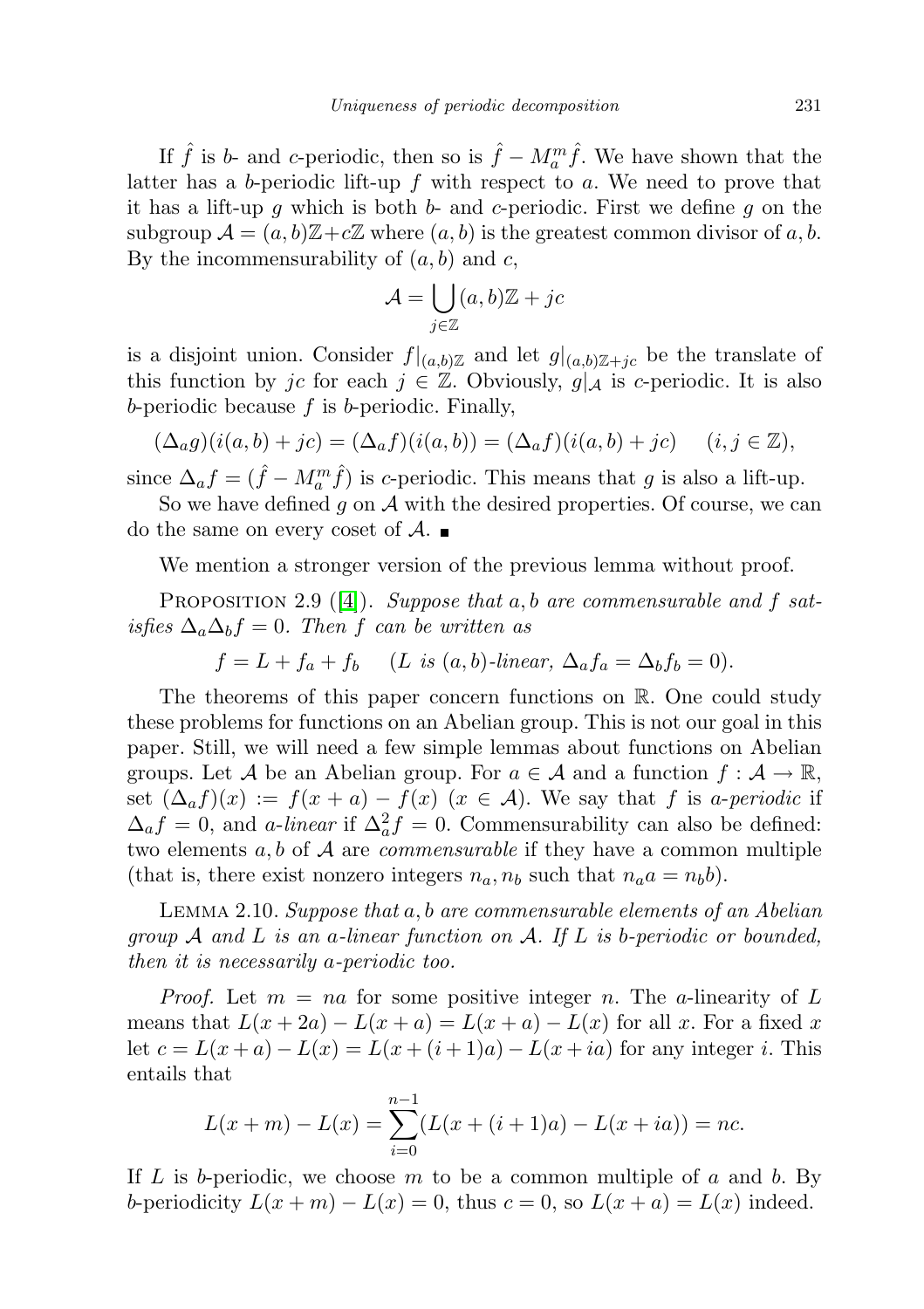If L is bounded with some bound  $K \in \mathbb{R}_+$ , then  $|L(x+m)-L(x)| \leq 2K$ , hence  $|c| \leq 2K/n$  for all n, so c must be zero again.

The following corollary is a simple special case of a theorem stating that the class of bounded  $\mathcal{A} \to \mathbb{R}$  functions has the *decomposition property*, that is, for a bounded function  $f: \mathcal{A} \to \mathbb{R}$  the equation  $\Delta_{a_1} \dots \Delta_{a_k} f = 0$  implies that f has a decomposition into the sum of bounded  $a_i$ -periodic functions. (This theorem was first proved by M. Laczkovich and Sz. Gy. Révész [\[7\]](#page-19-5); for an alternative proof see [\[3\]](#page-19-6).) The case  $a_1 = \cdots = a_k = a$  entails the following corollary for which we give a short proof for the sake of completeness.

<span id="page-7-3"></span>COROLLARY 2.11. Suppose that  $\Delta_a^k f = 0$  for an element a of an Abelian group A, a bounded function  $f : A \to \mathbb{R}$  and a positive integer k. Then f is a-periodic.

*Proof.* For  $k = 1$  this is obvious. For  $k \geq 2$ , consider the function  $L = \Delta_a^{k-2} f$ . It is bounded and *a*-linear, thus *a*-periodic by Lemma [2.10.](#page-6-0) Consequently,

$$
0 = \Delta_a L = \Delta_a \Delta_a^{k-2} f = \Delta_a^{k-1} f.
$$

We can repeat this argument until the exponent reaches 1, so  $\Delta_a f = 0$ .

<span id="page-7-2"></span>LEMMA 2.12. Let A be an Abelian group, and  $a, b \in A$ . If f is an aperiodic function, then  $\Delta_b f = \Delta_{b+ka} f$  for each integer k.

Proof. Indeed,

$$
(\Delta_b f)(x) = f(x + b) - f(x) = f(x + b + ka) - f(x) = (\Delta_{b + ka} f)(x).
$$

<span id="page-7-0"></span>3. Homogeneous solutions. In this section we study the following problem: for which periods every solution of the homogeneous equation [\(1.1\)](#page-0-0) is trivial? If that is the case, we say that the  $(a_1, \ldots, a_k)$ -decomposition is essentially unique. (A solution is trivial if it can be written in the form [\(1.2\)](#page-1-0).) First we prove two special cases (Proposition [3.1](#page-7-1) and Lemma [3.2\)](#page-8-0) that we will use to prove the general case (Theorem [3.3\)](#page-9-0).

<span id="page-7-1"></span>PROPOSITION 3.1. If  $a_1, \ldots, a_k$  are commensurable periods, then every solution of the homogeneous equation is trivial.

*Proof.* The proof is by induction on k. The case  $k = 1$  is obvious. Consider a homogeneous solution  $h_1 + \cdots + h_k = 0$  ( $\Delta_{a_i} h_i = 0$ ), and apply the operator  $\Delta_{a_1}$  to this equation. We get

$$
\hat{h}_2 + \hat{h}_3 + \cdots + \hat{h}_k = 0
$$
  $(\hat{h}_i = \Delta_{a_1} h_i).$ 

This is a homogeneous solution with periods  $a_2, \ldots, a_k$ . It must be trivial by the inductive assumption, which means that there exist functions  $\hat{h}_{i,j}$  (2  $\leq$  $i, j \leq k$ ) such that  $\hat{h}_{i,j}$  is  $a_i$ - and  $a_j$ -periodic,  $\hat{h}_{i,j} = -\hat{h}_{j,i}$  and  $\hat{h}_i = \sum_{j=2}^k \hat{h}_{i,j}$  $(2 \leq i \leq k)$ . Since the periods are commensurable, being  $a_i$ - and  $a_j$ -periodic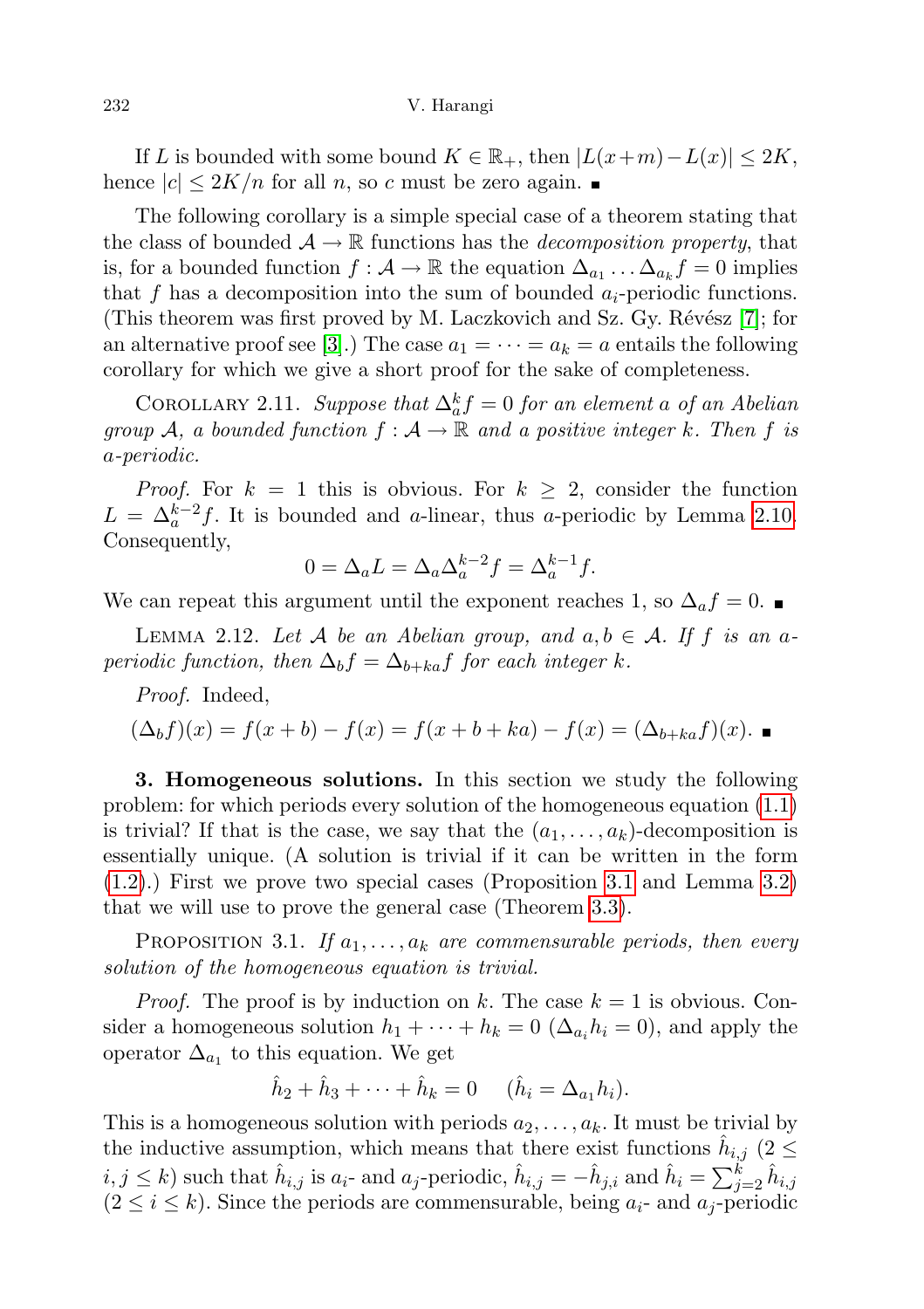is the same as being  $(a_i, a_j)$ -periodic where  $(a_i, a_j)$  is the greatest common divisor of  $a_i$  and  $a_j$ .

Let us lift up the functions  $\hat{h}_{i,j}$  with respect to  $a_1$ . Lemma [2.8](#page-5-1) implies that these lift-ups can be written in the form  $h_{i,j} + L_{i,j}$ , where  $h_{i,j}$  is  $(a_i, a_j)$ periodic, and  $L_{i,j}$  is  $a_1$ -linear.

The functions  $\hat{h}_{i,j}$  and  $\hat{h}_{j,i}$  are the negative of each other. It is clear that they can be lifted up in such a way that  $h_{i,j} = -h_{j,i}$  too.

<span id="page-8-1"></span>Moreover, we will show that the functions  $L_{i,j}$  can be chosen such that

(3.1) 
$$
h_i = \sum_{j=2}^k h_{i,j} + L_{i,j} \quad (i = 2, ..., k).
$$

Since  $h_i$  and  $\sum_{j=2}^{k} h_{i,j} + L_{i,j}$  are both lift-ups of  $\hat{h}_i$  with respect to  $a_1$ , they differ by an  $a_1$ -periodic function. Add this function to  $L_{i,j}$  for some index j. Then  $L_{i,j}$  is still  $a_1$ -linear and  $h_{i,j} + L_{i,j}$  is still a lift-up of  $\hat{h}_{i,j}$ , but now [\(3.1\)](#page-8-1) holds.

Consider  $\sum_{j=2}^{k} L_{i,j}$ . It is clearly  $a_1$ -linear, and [\(3.1\)](#page-8-1) implies that it is also *a<sub>i</sub>*-periodic. Hence by Lemma [2.10](#page-6-0) it is *a*<sub>1</sub>-periodic. So let  $h_{i,1} = \sum_{j=2}^{k} L_{i,j}$ and  $h_{1,i} = -h_{i,1}$ . We have defined all  $h_{i,j}$ s. They are periodic with the corresponding periods,  $h_{i,j} = -h_{j,i}$  and  $h_{i,1}$  was chosen such that  $h_i =$  $\sum_{j=1}^{k} h_{i,j}$  holds for  $i = 2, \ldots, k$ . Then this holds for  $i = 1$  automatically. Indeed,

$$
h_1 = -h_2 - \cdots - h_k = -\sum_{i=2}^k \sum_{j=1}^k h_{i,j} \stackrel{*}{=} -\sum_{i=2}^k h_{i,1} = \sum_{i=2}^k h_{1,i}.
$$

The equality labelled ∗ holds because

$$
\sum_{i=2}^{k} \sum_{j=2}^{k} h_{i,j} = 0,
$$

which follows from  $h_{i,j} = -h_{j,i}$   $(2 \leq i, j \leq k)$ .

We have shown that the solution  $h_i$   $(1 \leq i \leq k)$  is of the form  $(1.2)$ , so it is trivial.

<span id="page-8-0"></span>LEMMA 3.2. Suppose that  $a_1 \notin \langle a_i, a_j \rangle_{\mathbb{Q}}$  for every pair of indices  $2 \leq$  $i,j\leq k$  (in other words, either  $a_i,a_j$  are commensurable with each other but not with  $a_1$ , or  $a_1$ ,  $a_i$ ,  $a_j$  are linearly independent). If every homogeneous solution is trivial for the periods  $a_2, \ldots, a_k$ , then this also holds for the periods  $a_1, \ldots, a_k$ .

*Proof.* We take an arbitrary homogeneous solution  $\{h_i\}_{i=1}^k$ . Then the functions  $\hat{h}_i = \Delta_{a_1} h_i$   $(i = 2, ..., k)$  give a homogeneous solution with peri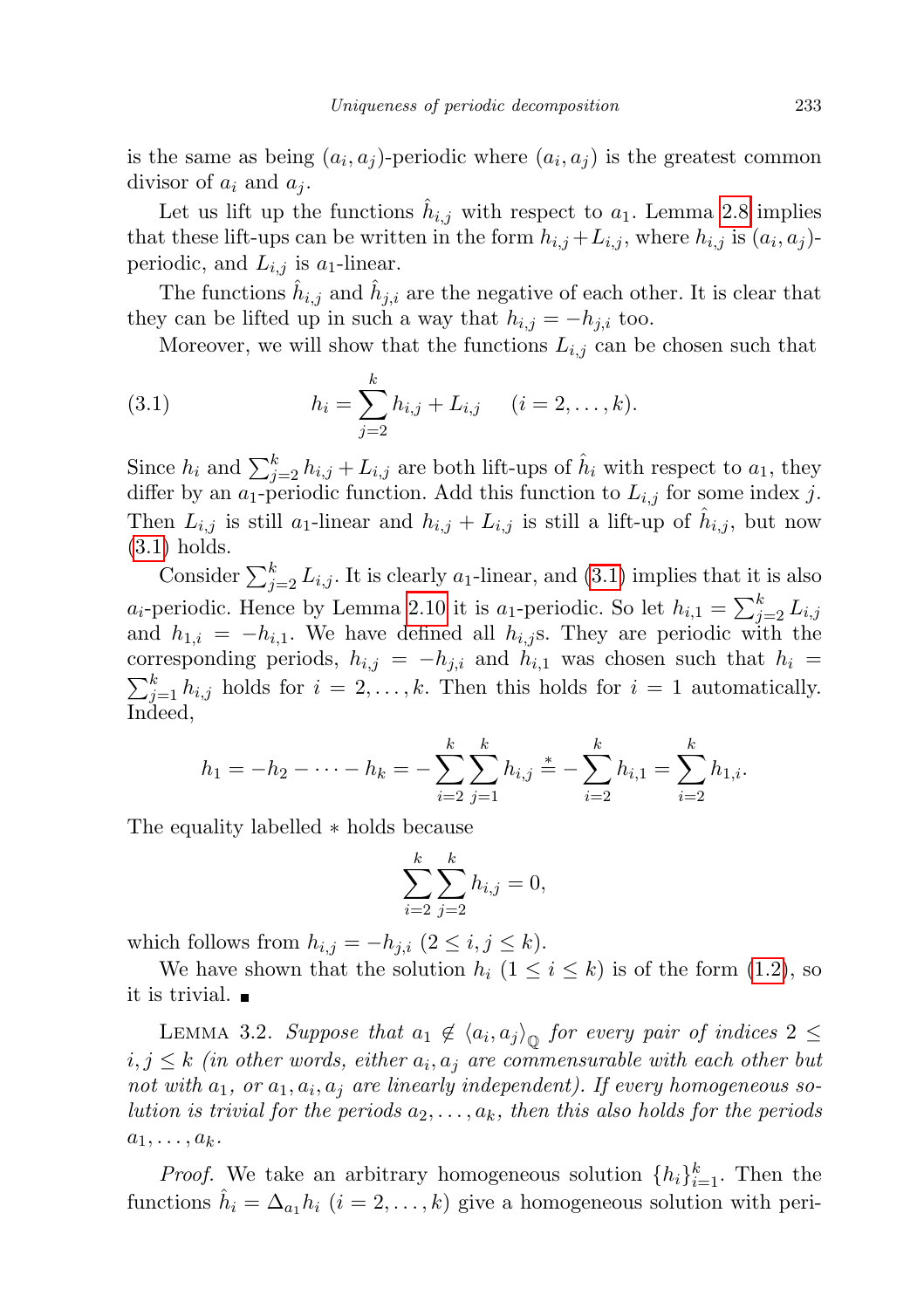ods  $a_2, \ldots, a_k$ . This must be a trivial solution, so there exist the corresponding functions  $\hat{h}_{i,j} : \mathbb{R} \to \mathbb{R} \ (2 \leq i, j \leq k).$ 

We claim that  $\hat{h}_{i,j}$  has a lift-up  $h_{i,j}$  with respect to  $a_1$  such that  $\Delta_{a_i} h_{i,j} =$  $\Delta_{a_j} h_{i,j} = 0$ . If  $a_i$  and  $a_j$  are commensurable, then we need  $(a_i, a_j)$ -periodicity. Since  $a_1$  is incommensurable with  $(a_i, a_j)$ , we can apply Lemma [2.6](#page-5-0) with  $a = a_1$  and  $b_1 = (a_i, a_j)$ . If  $a_1, a_i$  and  $a_j$  are linearly independent, then Lemma [2.6](#page-5-0) can be applied again, this time with  $a = a_1, b_1 = a_i, b_2 = a_j$ .

We can assume that  $h_{j,i} = -h_{i,j}$ . (Lift up  $\hat{h}_{i,j}$   $(i < j)$  first. Clearly,  $-h_{i,j}$ will be a lift-up of  $\hat{h}_{j,i} = -\hat{h}_{i,j}$ .) Let

$$
h_{i,1} = h_i - h_{i,2} - h_{i,3} - \cdots - h_{i,k}.
$$

We claim that  $h_{i,1}$  is  $a_1$ - and  $a_i$ -periodic. Indeed,

$$
\Delta_{a_1} h_{i,1} = \hat{h}_i - \hat{h}_{i,2} - \dots - \hat{h}_{i,k} = 0, \n\Delta_{a_i} h_{i,1} = \Delta_{a_i} h_i - \Delta_{a_i} h_{i,2} - \dots - \Delta_{a_i} h_{i,k} = 0 - 0 - \dots - 0 = 0.
$$

Finally, let  $h_{1,i} = -h_{i,1}$ . One can easily check (as in Proposition [3.1\)](#page-7-1) that the functions  $h_{i,j}$   $(1 \leq i,j \leq k)$  satisfy  $(1.2)$ .

We are now in a position to prove the implication (i)⇒(ii) of Theorem [1.4.](#page-3-0)

<span id="page-9-0"></span>THEOREM 3.3. If there is no planar triple among the periods  $a_1, \ldots, a_k$ , then the  $(a_1, \ldots, a_k)$ -decomposition is essentially unique. (That is, if any three pairwise incommensurable periods of  $a_1, \ldots, a_k$  are linearly independent over  $\mathbb Q$ , then every solution of the homogeneous equation [\(1.1\)](#page-0-0) is of the *form*  $(1.2).$  $(1.2).$ 

*Proof.* The proof is by induction on k; the case  $k = 1$  is obvious. Without loss of generality we can assume that the periods that are commensurable with  $a_1$  are exactly  $a_1, \ldots, a_l$  for some integer  $1 \leq l \leq k$ .

CASE 1:  $l = 1$ . In this case there is no period that is commensurable with  $a_1$ . Consequently, if  $a_i$  and  $a_j$  are incommensurable for some indices  $i, j \geq 2$ , then  $a_1, a_i, a_j$  must be linearly independent. (Otherwise they would be a planar triple.) Thus Lemma [3.2](#page-8-0) can be applied, and we are done.

CASE 2:  $l \geq 2$ . Take an arbitrary homogeneous solution  $h_i$   $(i = 1, ..., k)$ . The functions  $\hat{h}_i = \Delta_{a_1} h_i$  form a (necessarily trivial) homogeneous solution with periods  $a_2, \ldots, a_k$ . We consider the corresponding functions  $\hat{h}_{i,j}$  (2  $\leq$  $i, j \leq k$ ) and we lift them up with respect to  $a_1$ .

If  $l + 1 \leq i, j \leq k$ , then  $a_1 \notin \langle a_i, a_j \rangle_{\mathbb{Q}}$ . In this case there exists an  $a_i$ - and  $a_j$ -periodic lift-up  $h_{i,j}$  as we have seen in the proof of Lemma [3.2.](#page-8-0)

If  $l + 1 \leq i \leq k$  and  $2 \leq j \leq l$ , then  $\hat{h}_{i,j}$  is  $a_{i}$ - and  $a_{j}$ -periodic where  $a_{1}$ is commensurable with  $a_j$  but not with  $a_i$ . By Lemma [2.8](#page-5-1) there is a lift-up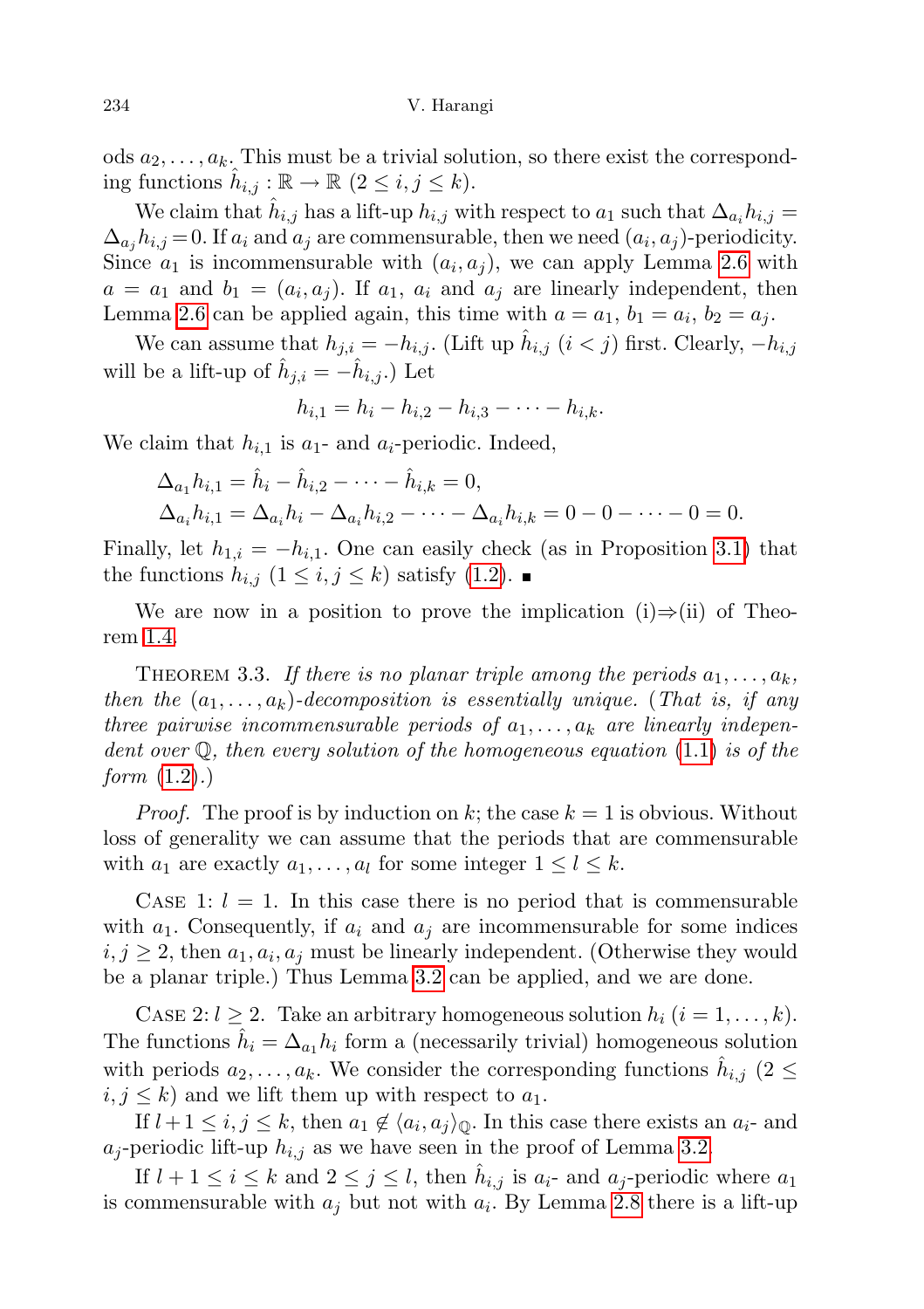of the form  $h_{i,j} + L_{i,j}$ , where  $h_{i,j}$  is  $a_i$ - and  $a_j$ -periodic, and  $L_{i,j}$  is  $a_1$ -linear. As we have seen in the proof of Proposition [3.1,](#page-7-1) we can assume that

$$
h_i = \sum_{j=2}^k h_{i,j} + \sum_{j=2}^l L_{i,j} = L_i + \sum_{j=2}^k h_{i,j} \quad (l+1 \le i \le k)
$$

where  $L_i = \sum_{j=2}^{l} L_{i,j}$  is an  $a_1$ -linear and (by the above equation)  $a_i$ -periodic function.

Using  $\sum_{i=l+1}^{k} \sum_{j=l+1}^{k} h_{i,j} = 0$  (\*), we get

$$
-\sum_{i=1}^{l} h_i = \sum_{i=l+1}^{k} h_i = \sum_{i=l+1}^{k} \sum_{j=2}^{k} h_{i,j} + \sum_{i=l+1}^{k} L_i \stackrel{*}{=} \sum_{i=l+1}^{k} \sum_{j=2}^{l} h_{i,j} + \sum_{i=l+1}^{k} L_i.
$$

Let  $L_1 = \sum_{i=1}^{l} h_i + \sum_{i=l+1}^{k} \sum_{j=2}^{l} h_{i,j}$ . Each summand is  $a_j$ -periodic for some  $1 \leq j \leq l$ , so  $L_1$  is m-periodic where m denotes the least common multiple of  $a_1, \ldots, a_l$ . On the other hand,

$$
L_1 + L_{l+1} + L_{l+2} + \cdots + L_k = 0,
$$

thus  $L_1$  is  $a_1$ -linear (all the other summands are  $a_1$ -linear). Consequently,  $L_1$  is a<sub>1</sub>-periodic by Lemma [2.10.](#page-6-0) This means that the functions  $L_i$  (i =  $1, l + 1, \ldots, k$  form a solution of the homogeneous equation with periods  $a_1, a_{l+1}, a_{l+2}, \ldots, a_k$ . The number of these periods is at most  $k-1$  because  $l \geq 2$  by assumption. So it must be a trivial solution. Consequently, there exist functions  $h'_{i,j}$   $(i, j \in \{1, l+1, \ldots, k\})$  such that  $h'_{i,j} = -h'_{j,i}$  is  $a_i$ - and  $a_j$ -periodic,

$$
L_i = h'_{i,1} + \sum_{j=l+1}^k h'_{i,j} \quad (i = 1, l+1, \dots, k).
$$

For  $i = l + 1, \ldots, k$  we set

$$
h''_{i,j} = \begin{cases} h'_{i,1} & (j = 1), \\ h_{i,j} & (2 \le j \le l), \\ h_{i,j} + h'_{i,j} & (l+1 \le j \le k), \end{cases}
$$

and  $h''_{i,j} := -h''_{j,i}$  if  $i \leq l$  and  $j \geq l+1$ .

Now we define  $h''_{i,j}$  in the case when both indices are at most l. Since

$$
\sum_{i=1}^{l} h_i = -\sum_{i=l+1}^{k} h_i = -\sum_{i=l+1}^{k} \sum_{j=1}^{k} h''_{i,j} = \sum_{i=1}^{k} \sum_{j=l+1}^{k} h''_{i,j} = \sum_{i=1}^{l} \sum_{j=l+1}^{k} h''_{i,j},
$$

the  $a_i$ -periodic functions  $g_i := (h_i - \sum_{j=l+1}^k h''_{i,j})$   $(i = 1, \ldots, l)$  form a homogeneous solution with periods  $a_1, \ldots, a_l$ . These periods are commensurable, so this must be a trivial solution by Proposition [3.1.](#page-7-1) Let us take the corre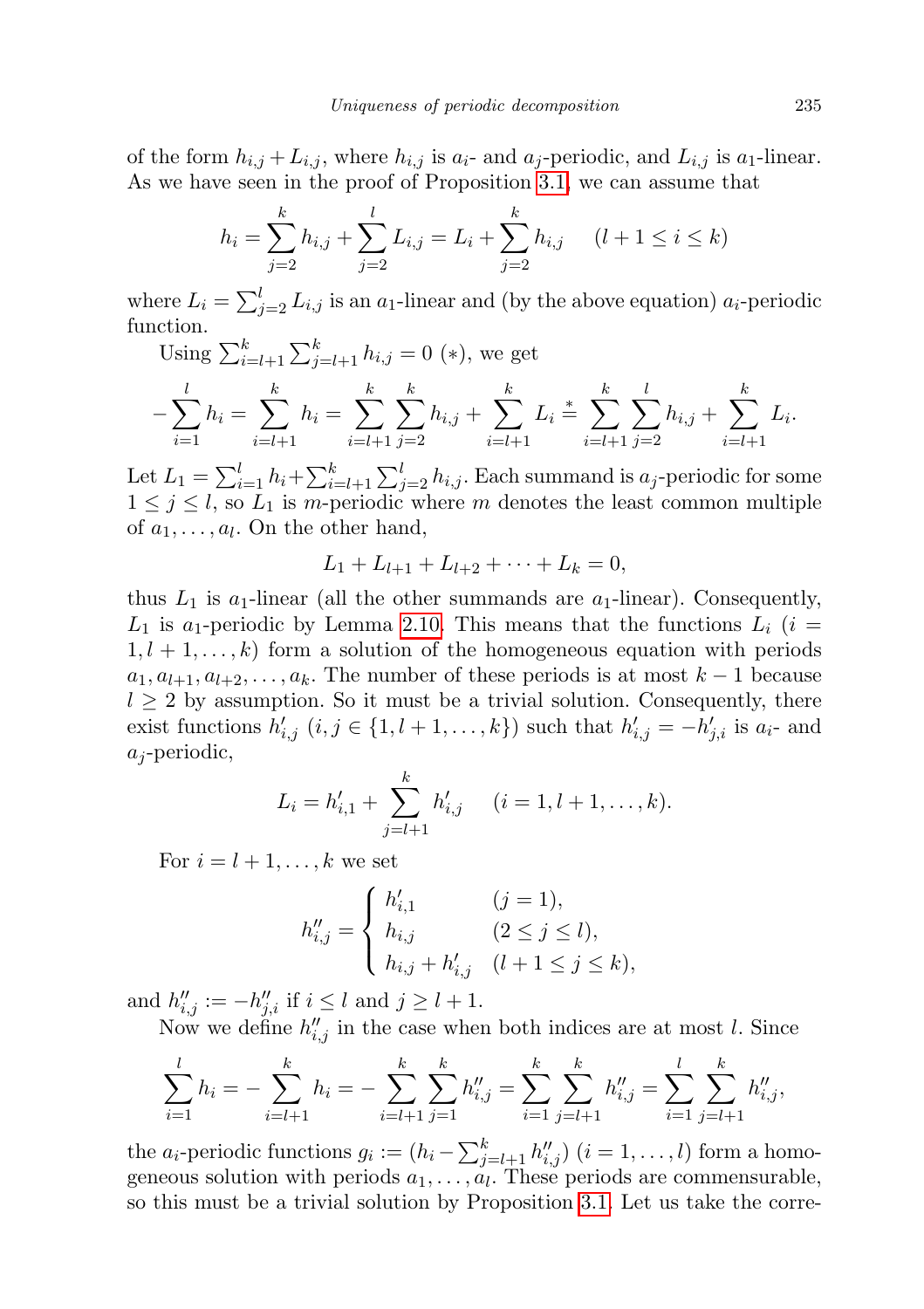sponding functions  $h''_{i,j}$   $(1 \leq i,j \leq l)$  and complement the already defined  $h''_{i,j}$ s with these functions. This shows that  $h_1, \ldots, h_k$  is a trivial solution.

<span id="page-11-0"></span>4. Decomposition into bounded functions. In this section we determine those periods for which the implication below holds for any function  $f : \mathbb{R} \to \mathbb{Z}$ :

<span id="page-11-2"></span>(4.1) 
$$
\exists f_1, \ldots, f_k : \mathbb{R} \to \mathbb{R}
$$
  $f = f_1 + \cdots + f_k$ ,  $\Delta_{a_i} f_i = 0$ ,  $f_i$  bounded  $\stackrel{?}{\Rightarrow}$   
 $\exists \tilde{f}_1, \ldots, \tilde{f}_k : \mathbb{R} \to \mathbb{Z}$   $f = \tilde{f}_1 + \cdots + \tilde{f}_k$ ,  $\Delta_{a_i} \tilde{f}_i = 0$ ,  $\tilde{f}_i$  bounded.

4.1. Connection with the homogeneous equation. Using a theo-rem of B. Farkas et al. [\[1,](#page-19-0) Corollary 4.2], the implication (ii)⇒(iii) of Theorem [1.4](#page-3-0) can be proved easily.

<span id="page-11-1"></span>THEOREM 4.1. If every solution of the homogeneous equation  $(1.1)$  is trivial for some periods  $a_1, \ldots, a_k$ , then the implication [\(4.1\)](#page-11-2) holds for any function  $f : \mathbb{R} \to \mathbb{Z}$ .

*Proof.* Suppose that  $f : \mathbb{R} \to \mathbb{Z}$  has a real-valued bounded periodic decomposition with periods  $a_1, \ldots, a_k$ . We mentioned in the introduction that, for any periods, the existence of a real-valued periodic decomposition of an integer-valued function on R implies the existence of an integer-valued periodic decomposition with the same periods [\[1,](#page-19-0) Corollary 4.2]. So there exist decompositions

$$
f=f_1+\cdots+f_k=g_1+\cdots+g_k,
$$

where  $f_i: \mathbb{R} \to \mathbb{R}$  is bounded,  $g_i: \mathbb{R} \to \mathbb{Z}$  is not necessarily bounded and  $\Delta_{a_i} f_i = \Delta_{a_i} g_i = 0$ . The functions  $h_i := f_i - g_i$   $(i = 1, ..., k)$  form a homogeneous solution which must be trivial by assumption. Consider the corresponding functions  $h_{i,j} : \mathbb{R} \to \mathbb{R}$  and define integer-valued functions  $\tilde{h}_{i,j}$  close to  $h_{i,j}$  by

$$
\tilde{h}_{i,j}(x) = \begin{cases}\n[h_{i,j}(x)], & i < j, \\
[h_{i,j}(x)] = -[-h_{i,j}(x)] = -[h_{j,i}(x)], & i > j, \\
0, & i = j.\n\end{cases}
$$

Obviously,  $|\tilde{h}_{i,j}(x) - h_{i,j}(x)| < 1$  for all  $i, j, x$ . It is also clear that the conditions  $\Delta_{a_i} \tilde{h}_{i,j} = \Delta_{a_j} \tilde{h}_{i,j} = 0$  and  $\tilde{h}_{i,j} = -\tilde{h}_{j,i}$  still hold. Set

$$
\tilde{h}_i = \sum_{j=1}^k \tilde{h}_{i,j} \quad (i = 1, \dots, k).
$$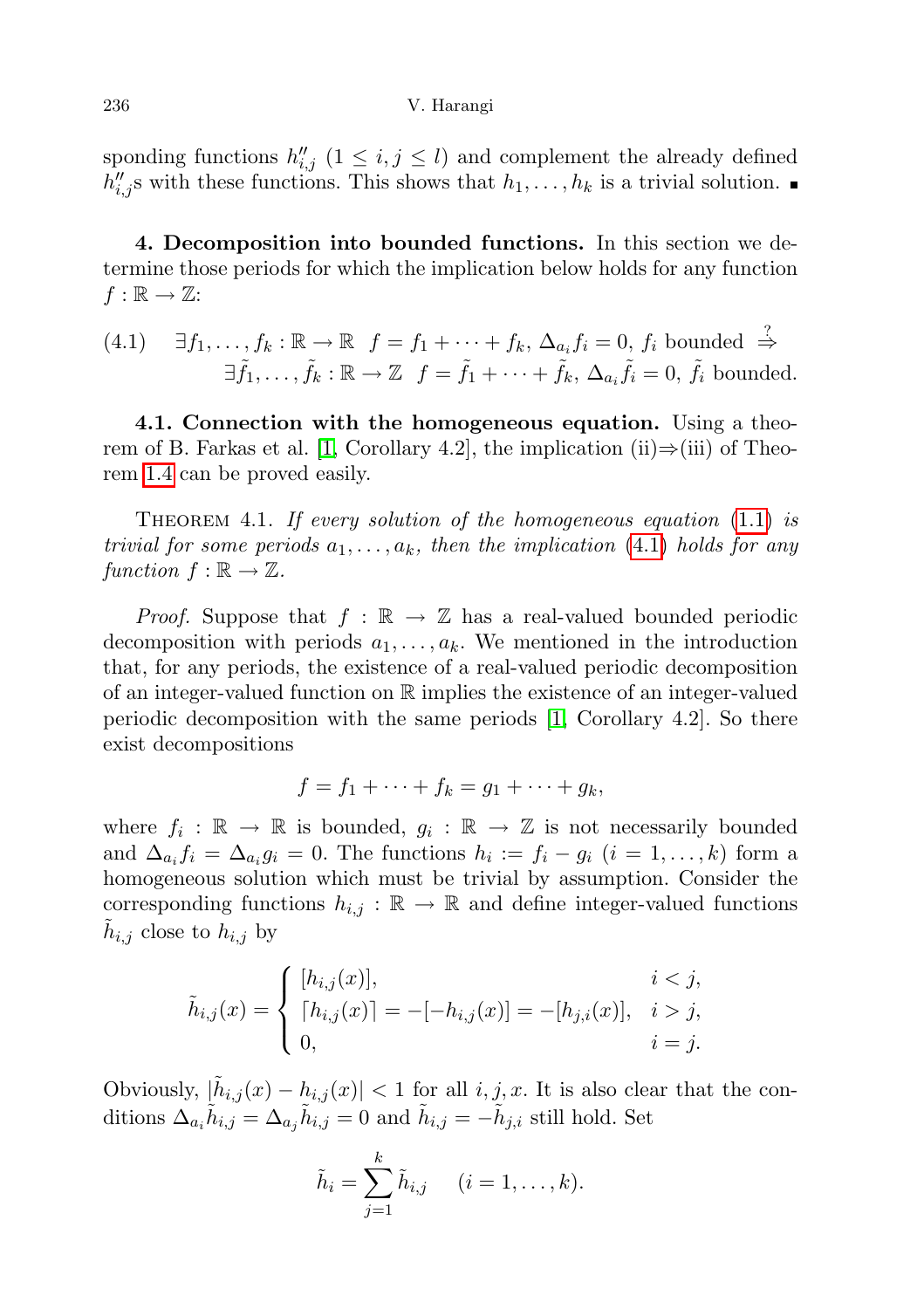These are integer-valued functions that form a homogeneous solution ( $\tilde{h}_1$ )  $\cdots + \tilde{h}_k = 0, \, \overline{\Delta}_{a_i} \tilde{h}_i = 0$ . They are also close to  $h_i$ :

$$
|\tilde{h}_i(x) - h_i(x)| \le \sum_{1 \le j \le k, \, j \ne i} |\tilde{h}_{i,j}(x) - h_{i,j}(x)| < k - 1.
$$

Clearly, the functions  $\tilde{f}_i := g_i + \tilde{h}_i$   $(i = 1, ..., k)$  form an integer-valued decomposition of f, and it is bounded because  $\tilde{f}_i - f_i$  is bounded:

$$
|\tilde{f}_i(x) - f_i(x)| = |(g_i(x) + \tilde{h}_i(x)) - (g_i(x) + h_i(x))| = |\tilde{h}_i(x) - h_i(x)| < k - 1.
$$

According to Theorem [3.3](#page-9-0) every homogeneous solution is trivial for periods with no planar triple among them, so in this case the implication [\(4.1\)](#page-11-2) holds. Now we show that it does not hold in other cases.

<span id="page-12-1"></span>4.2. Negative results. A counter-example to [\(4.1\)](#page-11-2) was given in [\[5\]](#page-19-1) where the authors constructed a function that is the sum of three bounded periodic functions but it does not have a bounded integer-valued decomposition with the same periods. We generalize this example.

Given three periods  $a_1, a_2, a_3$  forming a planar triple we take the twodimensional Q-linear subspace spanned by  $a_1, a_2, a_3$ . We will define functions on this subspace:  $f_i$  ( $a_i$ -periodic, bounded, real-valued) and  $g_i$  ( $a_i$ -periodic, integer-valued) for  $i = 1, 2, 3$  in such a way that  $f_1 + f_2 + f_3 = g_1 + g_2 + g_3$  $= f$ . Then we extend all these functions over  $\mathbb R$  by zero. What we will basically prove is that no matter how we add new periods  $a_4, \ldots, a_k$ , this extended function f will never have a bounded integer-valued  $(a_1, \ldots, a_k)$ decomposition. We will do that in two steps: first we consider the case when all periods are contained in the subspace spanned by  $a_1, a_2, a_3$  (Proposition [4.2\)](#page-12-0), then we deal with periods outside that subspace (Lemma [4.3\)](#page-14-0).

<span id="page-12-0"></span>PROPOSITION 4.2. Suppose that there are three pairwise incommensurable periods among  $a_1, \ldots, a_k \in \mathbb{Q} \times \mathbb{Q} \setminus \{(0,0)\}\$ . Then there exists a  $\mathbb{Q} \times \mathbb{Q} \to \mathbb{Z}$  function which has a bounded real-valued decomposition but no bounded integer-valued decomposition with periods  $a_1, \ldots, a_k$ .

*Proof.* We can assume that  $a_1, a_2, a_3$  are pairwise incommensurable. It follows that any two of them give a basis of  $\mathbb{Q} \times \mathbb{Q}$ , so we can also assume that  $a_1 = (1,0)$  and  $a_2 = (0,1)$ . Denote the coordinates of  $a_i$  by  $p_i, q_i \in \mathbb{Q}$ . We also know that  $p_3, q_3 \neq 0$  since  $a_3$  is not commensurable with  $a_1, a_2$ .

Note that for any rational number r, functions of the form  $(x, y) \mapsto f(y)$ are  $(r, 0)$ -periodic, functions of the form  $(x, y) \mapsto f(x)$  are  $(0, r)$ -periodic, and functions of the form  $(x, y) \mapsto f(-q_3x + p_3y)$  are  $(rp_3, rq_3)$ -periodic.

Fix an arbitrary irrational number t and consider the functions below.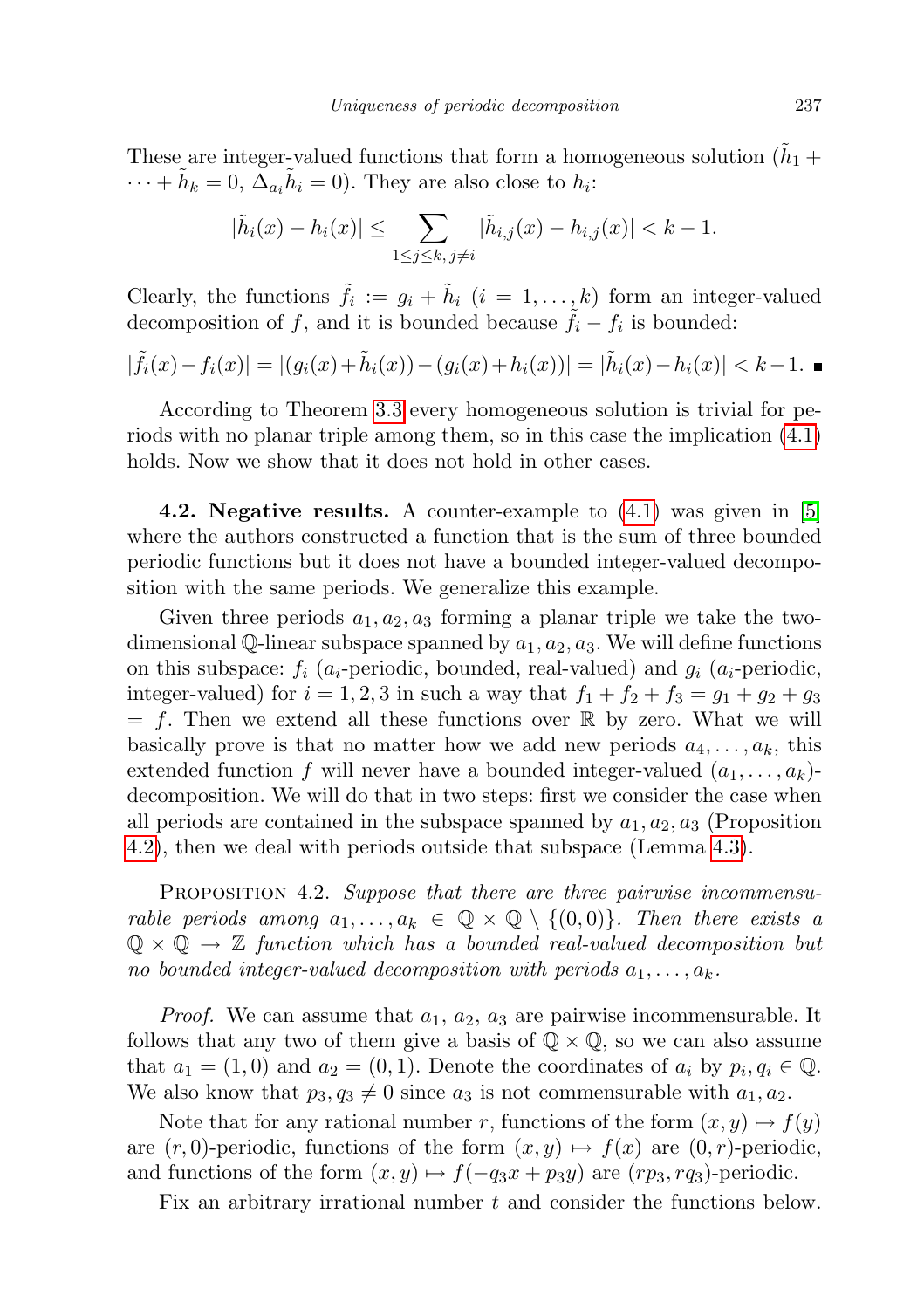(We write  $[\cdot]$ ,  $\{\cdot\}$  for the integer part and fractional part, respectively.)

$$
f_1(x, y) = -\{tp_3y\},
$$
  
\n
$$
f_2(x, y) = \{tq_3x\},
$$
  
\n
$$
f_3(x, y) = \{t(-q_3x + p_3y)\},
$$
  
\n
$$
g_1(x, y) = [tp_3y],
$$
  
\n
$$
g_2(x, y) = -[tq_3x],
$$
  
\n
$$
g_3(x, y) = -[t(-q_3x + p_3y)].
$$

By our remarks  $\Delta_{a_i} f_i = \Delta_{a_i} g_i = 0$  for  $i = 1, 2, 3$ . Using

$$
(-tp_3y) + tq_3x + t(-q_3x + p_3y) = 0,
$$

we get  $f_1+f_2+f_3=g_1+g_2+g_3$ . Denote this sum by  $f: \mathbb{Q} \times \mathbb{Q} \to \mathbb{Z}$ . The functions  $f_1, f_2, f_3$  form a bounded real-valued  $(a_1, a_2, a_3)$ -decomposition of f. Then f also has a bounded real-valued  $(a_1, \ldots, a_k)$ -decomposition because the remaining functions in the decomposition  $(f_i, i \geq 4)$  can be chosen to be constant 0.

We claim that f has no bounded integer-valued  $(a_1, \ldots, a_k)$ -decomposition. Assume towards a contradiction that there exist functions  $\tilde{g}_i$  such that

$$
f = \tilde{g}_1 + \cdots + \tilde{g}_k
$$
  $(\tilde{g}_i : \mathbb{Q} \times \mathbb{Q} \to \mathbb{Z} \text{ is bounded and } a_i\text{-periodic}).$ 

For the sake of simplicity, first we assume that every period is incommensurable with  $a_1$ , that is,  $q_i \neq 0$   $(i \geq 2)$ .

Let M be a common multiple of  $q_2 = 1, q_3, \ldots, q_k$ . Thus  $M/q_i \in \mathbb{Z}$  for  $i = 2, \ldots, k$ . We choose a positive integer N such that  $N p_i \in \mathbb{Z}$  for  $i \geq 2$ . Setting  $n_i = MN/q_i$ , we have

$$
n_i a_i = (n_i p_i, n_i q_i) = \left(\frac{M}{q_i}(N p_i), MN\right) \in \mathbb{Z} \times \{MN\} \quad (i = 2, \dots, k).
$$

Applying the operator  $S = \Delta_{n_2 a_2} \dots \Delta_{n_k a_k}$  to f, we get

$$
\mathcal{S}f=\mathcal{S}g_1=\mathcal{S}\tilde{g}_1.
$$

(Because S maps  $a_i$ -periodic functions to 0 for  $i \geq 2$ .) So S maps  $h_1 :=$  $g_1 - \tilde{g}_1$  to 0. We claim that

$$
\mathcal{S}h_1 = \Delta_{n_2 a_2} \dots \Delta_{n_{k-1} a_{k-1}} \Delta_{n_k a_k} h_1 = \Delta_{n_2 a_2} \dots \Delta_{n_{k-1} a_{k-1}} \Delta_{(M N p_k / q_k, M N)} h_1
$$
  
=  $\Delta_{n_2 a_2} \dots \Delta_{n_{k-1} a_{k-1}} \Delta_{(0, M N)} h_1 = \dots = \Delta_{(0, M N)} \dots \Delta_{(0, M N)} \Delta_{(0, M N)} h_1.$   
As  $h_1$  is  $a_1 = (1, 0)$ -periodic and  $(M N p_k / q_k) \in \mathbb{Z}$ , Lemma 2.12 entails that

$$
\Delta_{n_k a_k} h_1 = \Delta_{(M N p_k/q_k, MN)} h_1 = \Delta_{(0, MN)} h_1.
$$

Thus  $\Delta_{n_k a_k}$  can be replaced by  $\Delta_{(0,MN)}$ . Since  $\Delta_{(0,MN)}h_1$  is also  $(1,0)$ periodic, we can repeat the same argument to deduce that  $\Delta_{n_{k-1}a_{k-1}}$  can also be replaced by  $\Delta_{(0,MN)}$  and so on.

Finally we get

$$
\Delta^{k-1}_{(0, MN)}h_1=0.
$$

Now let us consider the function

$$
L_1(x,y) = h_1(x,y) - tp_3y = (h_1(x,y) - [tp_3y]) - \{tp_3y\} = -\tilde{g}_1(x,y) - \{tp_3y\}.
$$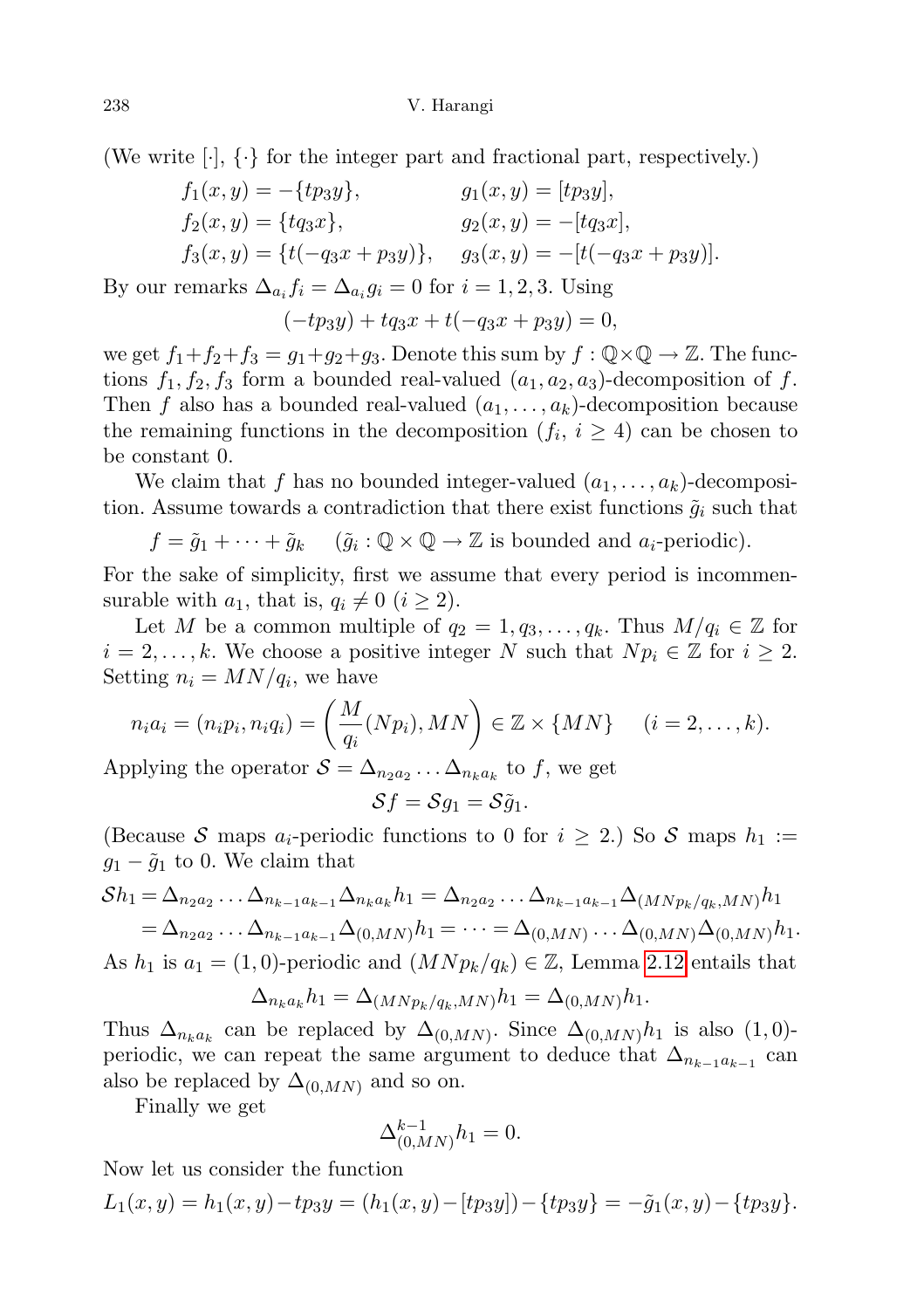It is bounded because both  $\tilde{g}_1$  and  $(x, y) \mapsto \{tp_3y\}$  are bounded. On the other hand,  $\Delta_{(0,MN)}^{k-1}L_1=0$  since this holds for both  $h_1$  and  $(x,y) \mapsto tp_3y$ . (The latter is  $(0, r)$ -linear for any  $r \in \mathbb{Q}$ , and  $k - 1 \geq 2$ .) Corollary [2.11](#page-7-3) implies the  $(0, MN)$ -periodicity of  $L_1$ . Hence

$$
h_1(0, MN) - h_1(0, 0) = L_1(0, MN) - L_1(0, 0) + tp_3MN = tp_3MN \notin \mathbb{Q},
$$

though  $h_1$  is an integer-valued function, a contradiction.

Now we turn to the case when at least one of  $a_4, \ldots, a_k$  is commensurable with  $a_1$ . First we change our notation a little. Let  $a_2, \ldots, a_k$  now denote those periods that are not commensurable with  $a_1$ ; those commensurable with  $a_1$  are  $a_1 = (r_1, 0) = (1, 0), (r_2, 0), \ldots, (r_l, 0)$ . (Then the meaning of k changes as well.) Let m be the least common multiple of  $r_1 = 1, r_2, \ldots, r_l$ . Our original argument needs to be changed at only one point. After the indirect assumption, we add up the functions corresponding to the periods  $a_1 = (r_1, 0) = (1, 0), (r_2, 0), \ldots, (r_l, 0)$ . We get an  $(m, 0)$ -periodic function  $\tilde{G}_1$ . (The function corresponding to the period  $a_i$  is still denoted by  $\tilde{g}_i$ ,  $i \geq 2$ .) This time we choose N such that  $N p_i \in m \mathbb{Z}$ . Since  $H_1 := g_1 - \tilde{G}_1$  is m-periodic, we get a contradiction the same way.  $\blacksquare$ 

The next lemma deals with periods outside  $\mathbb{Q} \times \mathbb{Q}$ .

<span id="page-14-0"></span>LEMMA 4.3. Let  $d < D$  be positive integers,  $a_1, \ldots, a_l \in \mathbb{Q}^d \subset \mathbb{Q}^D$  and  $a_{l+1}, \ldots, a_k \in \mathbb{Q}^D \setminus \mathbb{Q}^d$ . Suppose that there exists a function  $f: \mathbb{Q}^d \to \mathbb{Z}$ which has a bounded real-valued  $(a_1, \ldots, a_l)$ -decomposition, but no bounded integer-valued  $(a_1, \ldots, a_l)$ -decomposition. Let  $F: \mathbb{Q}^D \to \mathbb{Z}$  be the extension of f by zero. Then F has a bounded real-valued  $(a_1, \ldots, a_k)$ -decomposition, but no bounded integer-valued  $(a_1, \ldots, a_k)$ -decomposition.

*Proof.* Let  $f = f_1 + \cdots + f_l$  be a bounded real-valued  $(a_1, \ldots, a_l)$ decomposition. By definition,

$$
F(x) = \begin{cases} f(x), & x \in \mathbb{Q}^d, \\ 0, & x \in \mathbb{Q}^D \setminus \mathbb{Q}^d. \end{cases}
$$

We can extend  $f_i$  to  $F_i$  the same way  $(1 \leq i \leq l)$ . Since  $a_i \in \mathbb{Q}^d$ ,  $F_i$  is  $a_i$ -periodic  $(1 \leq i \leq l)$ . So  $F_1 + \cdots + F_l$  is a bounded real-valued  $(a_1, \ldots, a_l)$ decomposition of F. Setting  $F_i = 0$   $(l \lt i \leq k)$ , we also get a bounded real-valued  $(a_1, \ldots, a_k)$ -decomposition of F.

To show that F has no bounded integer-valued  $(a_1, \ldots, a_k)$ -decomposition, assume for contradiction that

 $F = G_1 + \cdots + G_k \quad (G_i : \mathbb{Q}^D \to \mathbb{Z} \text{ is bounded and } a_i\text{-periodic}).$ 

Consider the operator

$$
\mathcal{S} := \Delta_{n_{l+1}a_{l+1}}\Delta_{n_{l+2}a_{l+2}}\ldots\Delta_{n_ka_k}
$$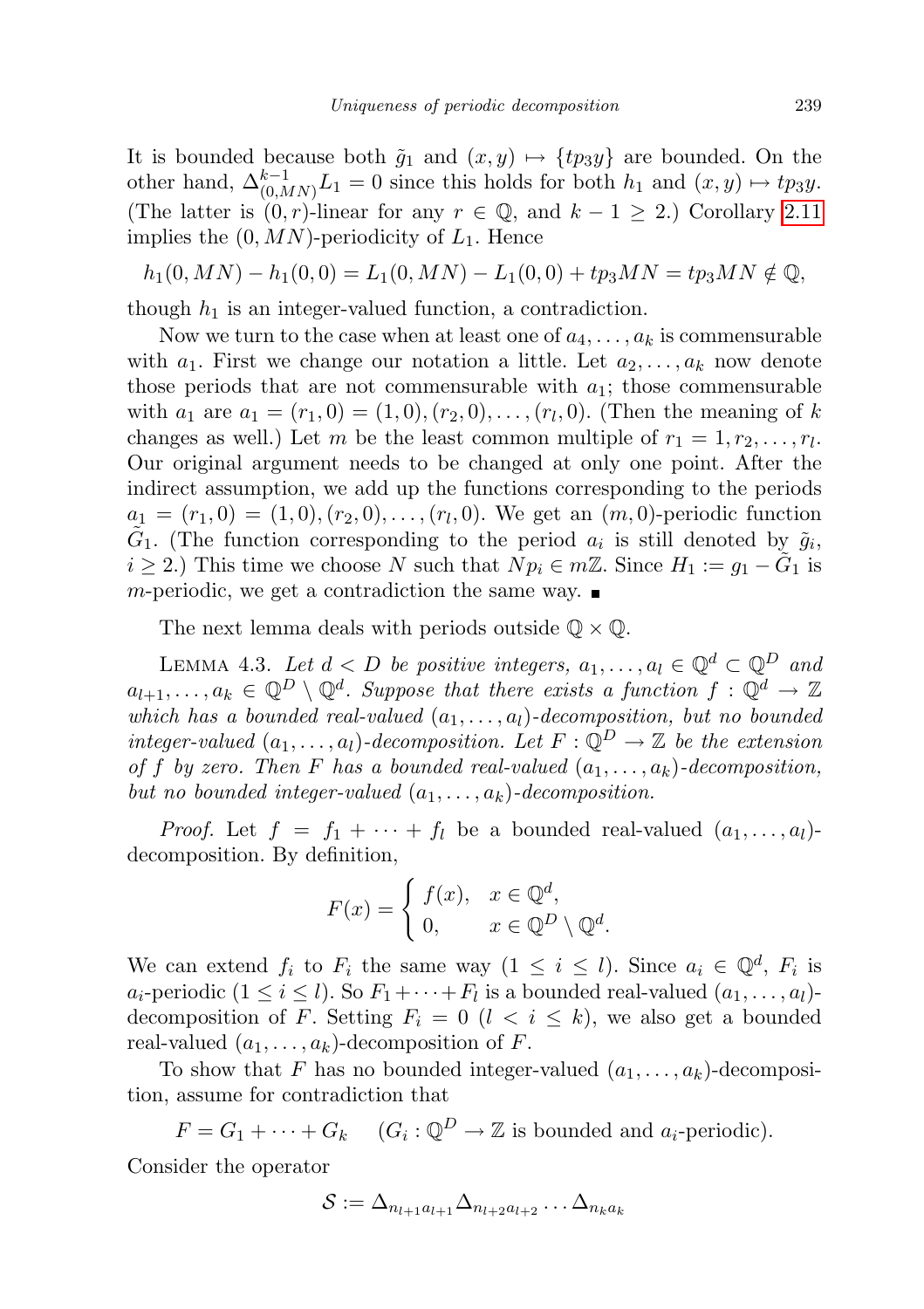where  $n_{l+1}, n_{l+2}, \ldots, n_k$  are positive integers. Clearly, S maps every  $a_i$ periodic function to 0 for  $l + 1 \leq i \leq k$ , thus

$$
SF = SG_1 + \cdots + SG_l,
$$

where  $SG_i : \mathbb{Q}^D \to \mathbb{Z}$  is a bounded  $a_i$ -periodic function  $(1 \leq i \leq l)$ . Consequently,  $SF$  has a bounded integer-valued  $(a_1, \ldots, a_l)$ -decomposition. Our goal is to choose  $n_{l+1}, n_{l+2}, \ldots, n_k$  in such a way that the restriction of  $\mathcal{S}F$ to  $\mathbb{Q}^d$  is  $(-1)^{k-l}f$ . This will be a contradiction since, by assumption, f has no bounded integer-valued  $(a_1, \ldots, a_l)$ -decomposition.

First let  $n_k$  be an arbitrary positive integer, and consider the function  $(\Delta_{n_k a_k} F)(x) = F(x + n_k a_k) - F(x)$ . It maps  $x \in \mathbb{Q}^d$  to  $-f(x)$ , since  $a_k \notin \mathbb{Q}^d$ . On the other hand, it is supported by a band parallel to  $\mathbb{Q}^d$ , that is, it vanishes outside the set

$$
\mathbb{Q}^d \times ([-K_{d+1}, K_{d+1}] \cap \mathbb{Q}) \times \cdots \times ([-K_D, K_D] \cap \mathbb{Q}) \subset \mathbb{Q}^D
$$

for some rational numbers  $K_{d+1}, \ldots, K_D \geq 0$ . (In this case  $K_j$  can be chosen to be  $|(n_k a_k)_j|$ , the absolute value of the *j*th coordinate of the point  $n_k a_k$ .) Now we choose  $n_{k-1}$  such that  $n_{k-1}a_{k-1}$  lies outside this band. (This is possible because  $a_{k-1} \notin \mathbb{Q}^d$ , so there must be an index  $j > d$  for which the j<sup>th</sup> coordinate of  $a_{k-1}$  is not 0, thus  $(n_{k-1}a_{k-1})_j > K_j$  if  $n_{k-1}$  is large enough.) Then the restriction of  $(\Delta_{n_{k-1}a_{k-1}}\Delta_{n_ka_k}F)(x)$  to  $\mathbb{Q}^d$  equals f and there still exists a band that supports this function. (The new  $K_i$  can be chosen to be the sum of the old  $K_j$  and  $|(n_{k-1}a_{k-1})_j|$ .) Now we choose  $n_{k-2}$ such that  $n_{k-2}a_{k-2}$  lies outside this new band and so on. Finally we get an operator S for which  $SF|_{\mathbb{Q}^d} = (-1)^{k-l} f$ . ■

Now we complete the proof of Theorem [1.4](#page-3-0) by showing the remaining implication (iii) $\Rightarrow$ (i).

<span id="page-15-0"></span>THEOREM 4.4. Let  $a_1, \ldots, a_k \in \mathbb{R} \setminus \{0\}$ . Suppose that there is a planar triple (three pairwise incommensurable but linearly dependent real numbers) among them. Then there is an  $\mathbb{R} \to \mathbb{Z}$  function that has a bounded real-valued  $(a_1, \ldots, a_k)$ -decomposition, but no bounded integer-valued  $(a_1, \ldots, a_k)$ -decomposition.

*Proof.* We can assume that  $\{a_1, a_2, a_3\}$  is a planar triple. These three periods span a two-dimensional Q-linear subspace of R. We can also assume that the periods lying in this subspace  $\langle a_1, a_2, a_3 \rangle_{\mathbb{Q}} \cong \mathbb{Q} \times \mathbb{Q}$  are exactly  $a_1, \ldots, a_l$  for some integer  $3 \leq l \leq k$ . Let D denote the dimension of the Qlinear subspace spanned by all the periods:  $\langle a_1, \ldots, a_k \rangle_{\mathbb{Q}} \cong \mathbb{Q}^D$ . Obviously,  $D \geq 2$ .

By Proposition [4.2](#page-12-0) there exists a function f over this  $\mathbb{Q} \times \mathbb{Q}$  which has a bounded real-valued  $(a_1, \ldots, a_l)$ -decomposition without having a bounded integer-valued  $(a_1, \ldots, a_l)$ -decomposition. Then, by Lemma [4.3,](#page-14-0) there also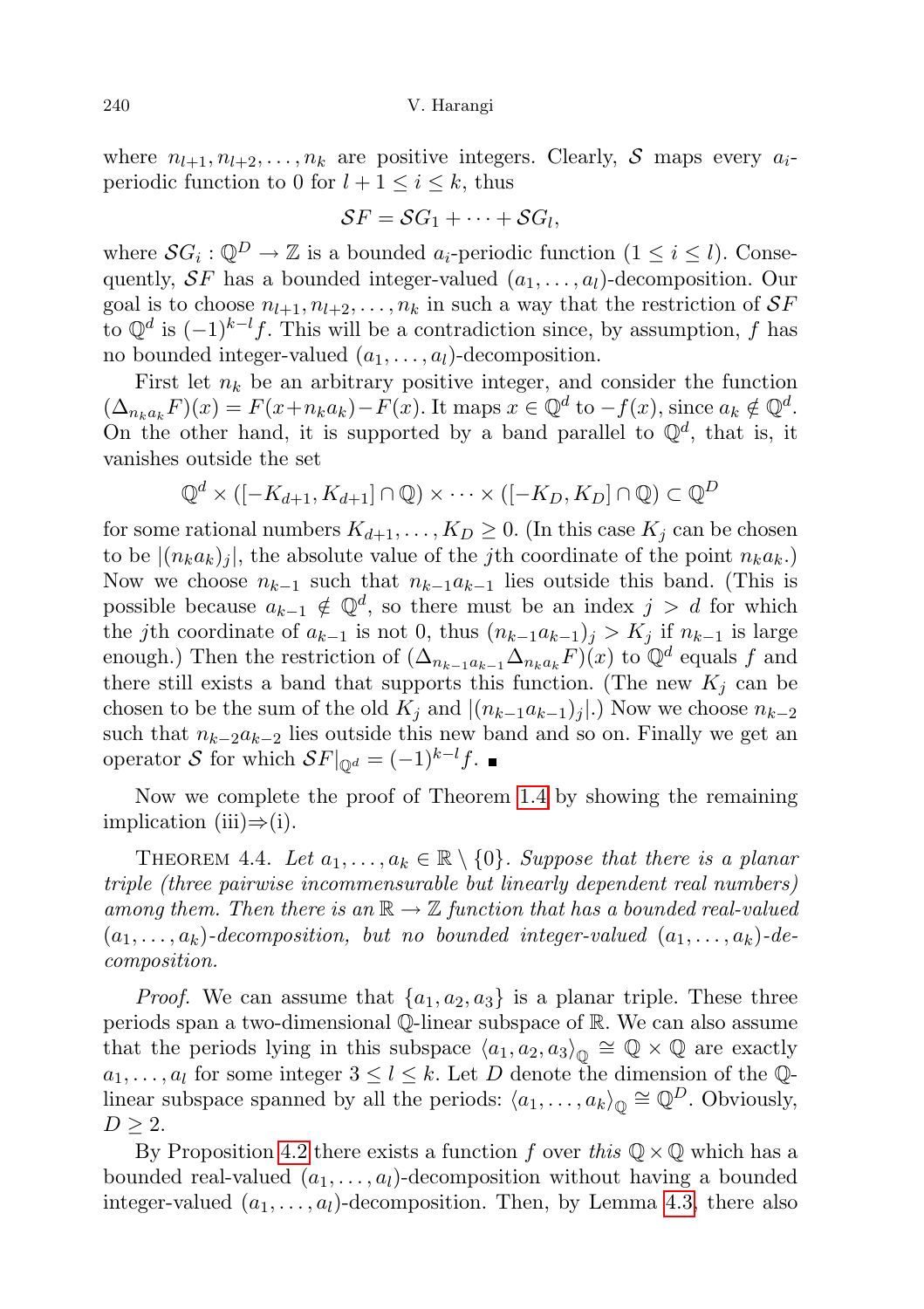exists  $F: \mathbb{Q}^D \to \mathbb{Z}$  with a bounded real-valued  $(a_1, \ldots, a_k)$ -decomposition but without a bounded integer-valued  $(a_1, \ldots, a_k)$ -decomposition. Extending F by zero over R, we get a function with the desired properties.  $\blacksquare$ 

<span id="page-16-0"></span>5. Corollaries and questions. We start this section with the following observation. Suppose that we have some periods  $a_1, \ldots, a_l$  and a nontrivial homogeneous solution  $h_1 + \cdots + h_l = 0$ . Then it can be viewed as a solution with periods  $a_1, \ldots, a_k$  for arbitrary extra periods  $a_{l+1}, \ldots, a_k$  (we just complement the solution with zero functions, that is, we set  $h_i \equiv 0, i =$  $l+1,\ldots,k$ ). It can happen that the solution becomes trivial because of the extra periods. However, the following is true.

PROPOSITION 5.1. For any planar triple  $a_1, a_2, a_3$  there exists a nontrivial homogeneous solution  $h_1 + h_2 + h_3 = 0$  that remains nontrivial even if we add arbitrary extra periods.

Proof. The proof of Theorem [4.1](#page-11-1) tells us how to obtain a nontrivial homogeneous solution: take a bounded decomposition and an integer-valued decomposition of the same function and take their difference; it will be nontrivial provided that the function has no bounded integer-valued decomposition.

We have also seen (see the second paragraph of Subsection [4.2\)](#page-12-1) that for any planar triple  $a_1, a_2, a_3$  there exists a bounded function  $f : \mathbb{R} \to \mathbb{Z}$  with a bounded  $(a_1, a_2, a_3)$ -decomposition  $f_1 + f_2 + f_3 = f$  and an integer-valued  $(a_1, a_2, a_3)$ -decomposition  $g_1 + g_2 + g_3 = f$ ; furthermore, f has no bounded integer-valued  $(a_1, \ldots, a_k)$ -decomposition for any extra periods  $a_4, \ldots, a_k$ .

Consequently, for arbitrary extra periods  $a_4, \ldots, a_k$ , f has a bounded decomposition  $(f_1 + f_2 + f_3 + 0 + \cdots + 0 = f)$  and an integer-valued decomposition  $(q_1+q_2+q_3+0+\cdots+0=f)$  but it has no  $(a_1,\ldots,a_k)$ -decomposition that is both bounded and integer-valued. It follows, in view of the first paragraph, that the homogeneous solution

$$
(f_1 - g_1) + (f_2 - g_2) + (f_3 - g_3) + 0 + \dots + 0 = 0
$$

is nontrivial. Since this holds for an arbitrary choice of additional periods, we are done.  $\blacksquare$ 

Next, we add one more statement to the list of equivalent assertions in Theorem [1.4.](#page-3-0) Recall the already mentioned theorem that the class of bounded  $\mathbb{R} \to \mathbb{R}$  functions has the decomposition property: a function f:  $\mathbb{R} \to \mathbb{R}$  has a bounded real-valued  $(a_1, \ldots, a_k)$ -decomposition if and only if f is bounded and satisfies  $\Delta_{a_1} \ldots \Delta_{a_k} f = 0$ . Using this, we can rephrase (iii) equivalently as follows.

<span id="page-16-1"></span>PROPOSITION 5.2. The following is also equivalent to  $(i)$ – $(iii)$  of Theorem [1.4](#page-3-0):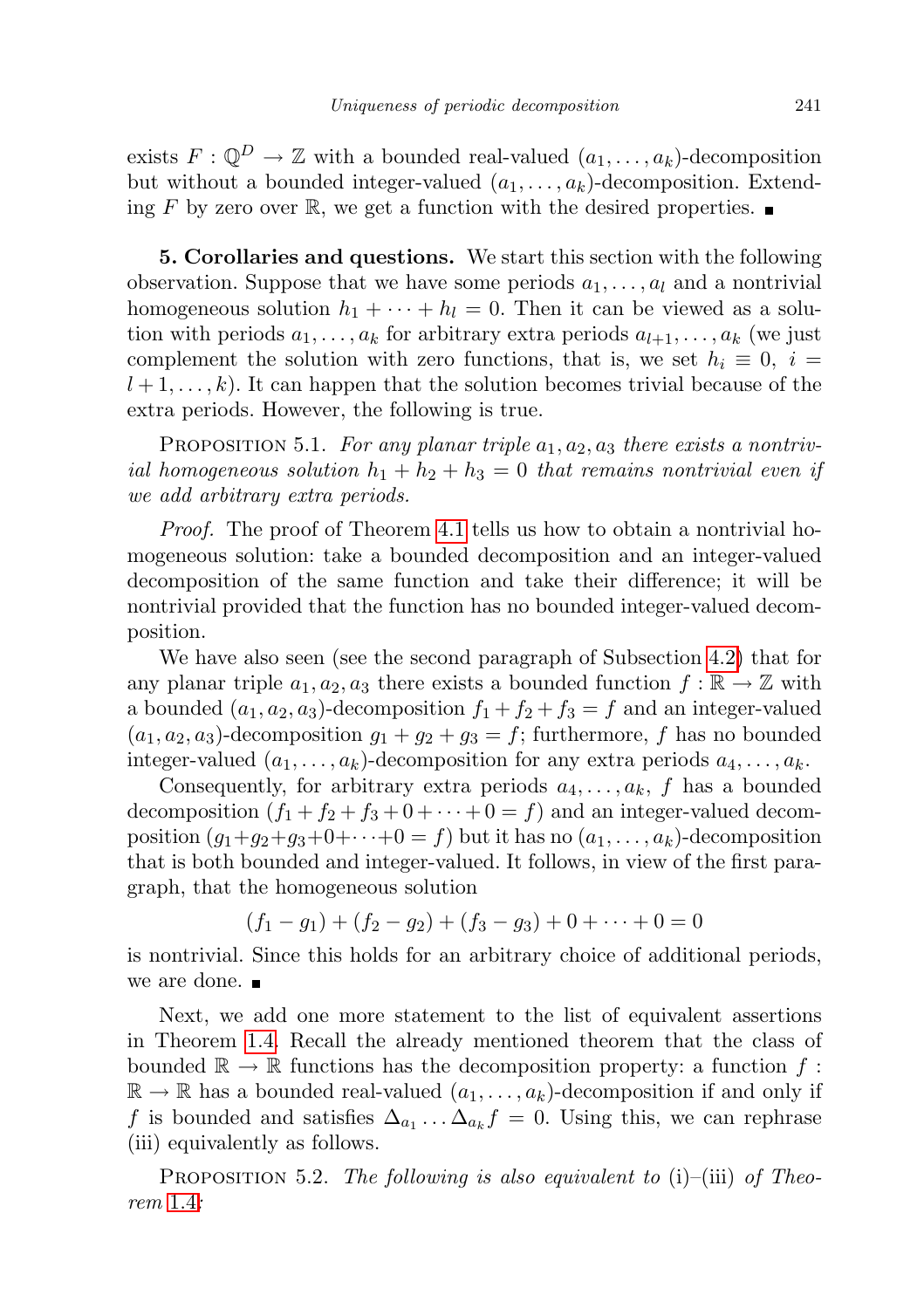(iii') If  $f : \mathbb{R} \to \mathbb{Z}$  is bounded and  $\Delta_{a_1} \ldots \Delta_{a_k} f = 0$ , then f has a bounded integer-valued  $(a_1, \ldots, a_k)$ -decomposition.

As a corollary of Theorem [1.4](#page-3-0) we answer another problem of T. Keleti who studied (Lebesgue) measurable periodic decompositions of integervalued measurable functions in [\[6\]](#page-19-2). In [\[6,](#page-19-2) Theorem 2.5] he proved the equivalence of seven assertions. We will need the equivalence of two of them.

<span id="page-17-1"></span>THEOREM 5.3 ([\[6\]](#page-19-2)). Let  $a_1, \ldots, a_k \in \mathbb{R} \setminus \{0\}$ . Let  $B_1, \ldots, B_n$  denote the equivalence classes of  $\{a_1, \ldots, a_k\}$  with respect to the relation defined by  $a \sim b \Leftrightarrow a/b \in \mathbb{Q}$  and  $b_j$  be the least common multiple of the numbers in  $B_i$ . (In fact,  $b_i$  can be any element that is commensurable with the elements in  $B_i$ .) The following two statements are equivalent.

- (a) If an (everywhere) integer-valued function f on  $\mathbb R$  has a bounded measurable real-valued  $(a_1, \ldots, a_k)$ -decomposition, then it also has an almost everywhere integer-valued bounded measurable  $(a_1, \ldots, a_k)$ decomposition.
- (b) The real numbers  $1/b_1, \ldots, 1/b_n$  are linearly independent over Q.

If we want an (everywhere) integer-valued bounded measurable decomposition, we have to fix the decomposition on an exceptional null set. To do this, as pointed out in  $[6]$ , we need to use the original (nonmeasurable) version of this problem. Since we have solved it, we are able to answer the measurable version too.

<span id="page-17-0"></span>THEOREM 5.4. Let  $a_1, \ldots, a_k$  nonzero real number, and let  $b_1, \ldots, b_n$  be as defined in the previous theorem. The implication

f has a bounded measurable real-valued  $(a_1, \ldots, a_k)$ -decomposition

 $\Rightarrow$  f has a bounded measurable integer-valued  $(a_1, \ldots, a_k)$ -decomposition holds for any function  $f : \mathbb{R} \to \mathbb{Z}$  if and only if the periods satisfy the following two conditions:

- $1/b_1, \ldots, 1/b_n$  are linearly independent over  $\mathbb{Q}$ ,
- any three of  $b_1, \ldots, b_n$  are linearly independent over  $\mathbb Q$ .

(Note that the second condition holds if and only if there is no planar triple among  $a_1, \ldots, a_k$ .)

Proof. If the first condition fails to hold then by Theorem [5.3](#page-17-1) there exists an integer-valued function that has a bounded measurable real-valued  $(a_1, \ldots, a_k)$ -decomposition, but it does not have a decomposition in which the functions are bounded, measurable and (almost everywhere) integervalued.

If the second condition fails, then according to Theorem [4.4](#page-15-0) there exists an integer-valued function f that has a bounded real-valued  $(a_1, \ldots, a_k)$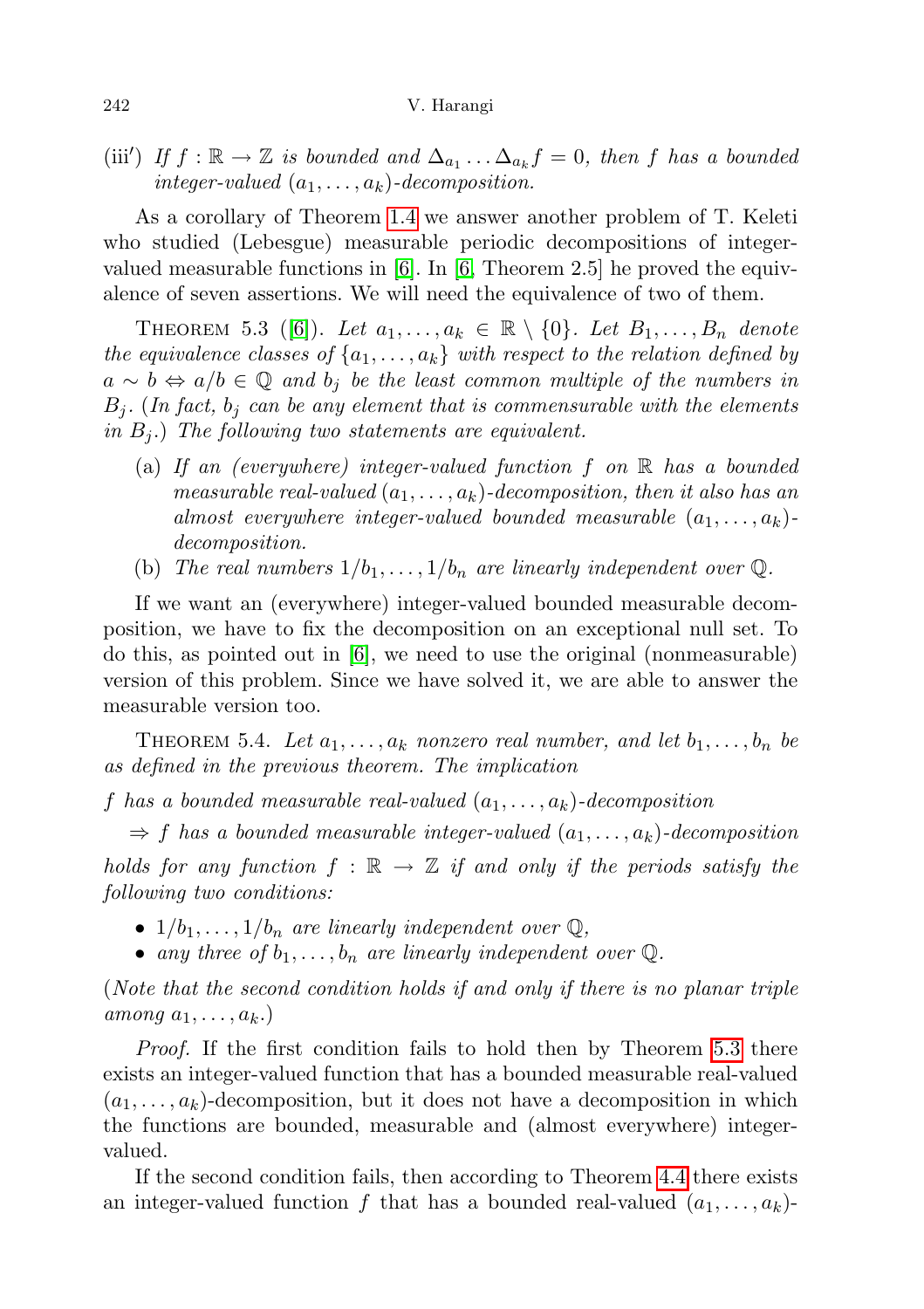decomposition, but no bounded integer-valued  $(a_1, \ldots, a_k)$ -decomposition. Moreover, f and the functions of its real-valued decomposition are all supported by a finite-dimensional Q-linear subspace. Such a subspace is countable, so it has measure zero. However, every function supported by a null set is measurable. Consequently, f shows that the implication does not hold.

Now we suppose that both conditions are satisfied by  $a_1, \ldots, a_k$ . Let us take an integer-valued function f with a decomposition  $f = f_1 + \cdots + f_k$ where  $f_i$  is bounded, measurable and  $a_i$ -periodic. Theorem [5.3](#page-17-1) entails that there is a decomposition  $f = g_1 + \cdots + g_k$  where  $g_i$  is bounded, measurable, almost everywhere integer-valued and  $a_i$ -periodic.

From this point on, the proof goes as in [\[6,](#page-19-2) Proposition 3.3]. Set

$$
E_j := \{x \in \mathbb{R} : g_j(x) \notin \mathbb{Z}\}, \quad E = \Big(\bigcup_{j=1}^k E_j\Big) + a_1 \mathbb{Z} + \cdots + a_k \mathbb{Z}.
$$

Clearly, E has measure zero. Consider the integer-valued function  $F = f \chi_E$ which has a bounded real-valued decomposition  $g_1\chi_E + \cdots + g_k\chi_E$ . By Theorem [1.4](#page-3-0) it also has a bounded integer-valued decomposition  $F =$  $G_1 + \cdots + G_k$ . Then the functions

$$
\tilde{g}_j(x) = g_j \chi_{\mathbb{R} \setminus E} + G_j \chi_E
$$

give us a bounded, measurable, everywhere integer-valued periodic decomposition.

Finally, we mention a few open problems. We have seen that if there is no planar triple among the periods, then we can get every solution of the homogeneous equation [\(1.1\)](#page-0-0) by adding up solutions of a certain simple type (namely, solutions that contain only two nonzero functions). It would be nice to have a similar theorem in general (when we have no restriction on the periods). Let a solution be a basic solution if the periods that correspond to nonzero functions are in a plane (by which we mean that they span a one- or two-dimensional Q-linear subspace). Our conjecture is that every homogeneous solution is the sum of basic solutions.

PROBLEM 5.5. Is it true that every solution of the homogeneous equation can be written as the sum of such solutions where the periods corresponding to the nonzero functions of the decomposition span a Q-linear subspace with dimension at most 2?

A positive answer to this question could be a first step towards describing all homogeneous solutions. In that case it would be enough to determine the basic solutions. It is easy to see that it suffices to do that on  $\mathbb{Z} \times \mathbb{Z}$ .

PROBLEM 5.6. Let  $a_1, \ldots, a_k$  be nonzero elements of  $\mathbb{Z} \times \mathbb{Z}$ . Determine the solutions of the equation

$$
h_1 + \cdots + h_k = 0 \quad (h_i: \mathbb{Z} \times \mathbb{Z} \to \mathbb{R}, \Delta_{a_i} h_i = 0).
$$